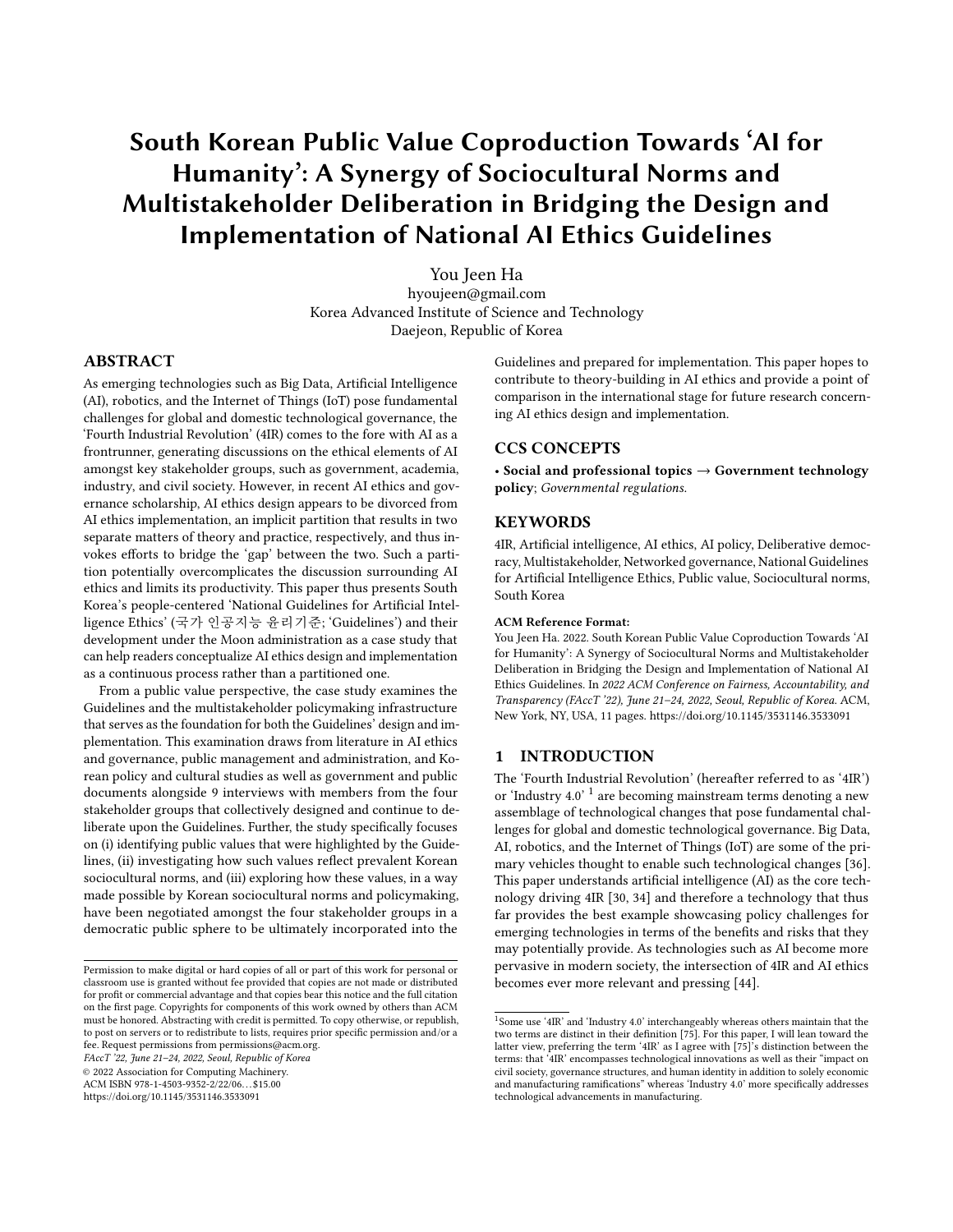A case study, as Lijphart [\[40\]](#page-9-4) notes, can significantly contribute to the establishment of general propositions and thus theorybuilding in social science. On December 23, 2020, South Korea (hereafter Korea), being one of the most active countries in promoting the development and diffusion of AI, announced its 'National Guidelines for AI Ethics' (hereafter 'the Guidelines'; 국가 인공지 능 윤리기준) with the people-centered theme 'AI for Humanity' [\[26,](#page-8-1) [62\]](#page-9-5). Korea's approach to the Guidelines' development and their subsequent implementation under the Moon administration is a noteworthy case study, particularly given (1) notwithstanding the country's understanding of AI as the driving force for 4IR rather than as one of many 4IR's emerging technologies, its instrumentalist view of AI and consequent prioritization of humanity and human rights over AI [\[17,](#page-8-2) [34,](#page-9-1) [64\]](#page-9-6); (2) its status as a global ICT leader [\[23\]](#page-8-3); and (3) its current policymaking infrastructure where the national government drives AI ethics development by creating and mediating a public-good oriented platform for multistakeholder deliberation among those from public and private sectors. Moreover, taking into account Korea's concurrent world-renowned response to the COVID-19 pandemic via its synergy of ICT infrastructure and multistakeholder partnerships [\[37,](#page-9-7) [68\]](#page-9-8), these factors together enable Korea to navigate AI ethics policymaking with one foundational, 'whole-of-society' [\[38\]](#page-9-9) infrastructure. By contrast, AI ethics initiatives and endeavors tend to be concentrated within the private sector for other countries such as the United States, leaving AI ethics in the hands of a small number of stakeholders and thus vulnerable to exclusionary politics perpetuated by the status quo [\[21\]](#page-8-4). Although the study presented in this paper focuses on only one country and, as such, has limited findings, examining Korea's approach to the dynamic between AI ethics, diverse stakeholder groups, and public-good oriented policymaking mechanisms can nonetheless provide a point of comparison in the international stage as crises such as the pandemic expedite 4IR [\[13\]](#page-8-5) and continue to raise questions for AI ethics implementation.

From a public value perspective, this paper examines Korea's policymaking process for national AI ethics by (i) identifying public values that were highlighted by the Guidelines, (ii) investigating how such values reflect prevalent Korean sociocultural norms, and (iii) exploring how these values have been negotiated amongst the four stakeholder groups in a democratic public sphere to be incorporated into the Guidelines and prepared for implementation in a way made possible by Korean policymaking. Section 2 offers a theoretical review of academic literature in AI ethics (or AI governance), public administration and management, and Korean policy and cultural studies regarding public value, multistakeholder deliberation, and sociocultural norms with respect to policymaking and implementation of principles. This review introduces concepts that will be used to understand the synergistic relationship between public officials, publicly established values and beliefs, and public discourse surrounding national AI ethics in Korea, laying the foundation for Section 3, which presents a descriptive case study of South Korea's state-led, participatory, multistakeholder initiative to create national AI ethics guidelines and a public good-oriented platform for continued discussion and debate. Section 4 discusses overall findings explored in the paper and their limitations. Section

5 summarizes the main arguments presented, emphasizing the potential impact the policymaking model in this paper might have in the international stage, and suggests future directions for research.

## 2 LITERATURE REVIEW

Literature in AI ethics and governance discusses a key problem that institutions in our information society are confronted with – namely how they can transition from designing AI ethics principles, guidelines, and codes to implementing these principles, guidelines, and codes – often framing the problem as a question of how to translate theory into practice with the assumption that the former is a matter substantially separate from the latter. Meanwhile, via a set of compatible interpretations of a concept called public value, literature in public management and administration provides an approach for analyzing institutions of governance and the policymaking processes they engage in to turn ideas into regulatory mechanisms. The role of public value in governance highlights the collaborative relationship between public officials, publicly established values and beliefs, and public discourse. Viewing the alleged problem of bridging theory and practice in AI ethics from a public value perspective is important as this paper takes public value to be inherent to both the design and implementation of AI ethics principles, guidelines, and codes; hence, public value reconfigures the two ostensibly discrete, separate realms of AI ethics into a continuous process. Finally, literature in Korean policy and cultural studies provides the context within which public value can be situated in terms of Korean sociocultural norms and policymaking, thereby setting up the discussion Korea's policymaking process for national AI ethics from a public value perspective.

### 2.1 Bridging Theory and Practice in AI Ethics

Following the development of AI ethics guidelines and codes by multiple countries, private companies, and non-governmental organizations (NGOs), the task of practically implementing AI ethics has been rising to prominence as a pressing issue [\[21,](#page-8-4) [47,](#page-9-10) [79\]](#page-9-11). In recent years, scholars in AI ethics have been concerned with the question of how relevant institutions and stakeholders should translate the theory underlying AI ethics principles, guidelines, and codes into practice in the form of implementable technical and legal mechanisms [\[4,](#page-8-6) [14](#page-8-7)[–16,](#page-8-8) [33,](#page-9-12) [47](#page-9-10)[–49,](#page-9-13) [79\]](#page-9-11). This question assumes an inherent disjuncture between theory and practice. Whittlestone et al. [\[79\]](#page-9-11) (p. 197), for instance, characterize the disjuncture as "the gap between abstract ethical principles and specific cases [that needs to be bridged]", thus treating the theoretical basis of AI ethics principles, guidelines, and codes as a matter that is substantially separate from their implementation (hence the need to bridge the two). Further, [\[79\]](#page-9-11) (p. 195) lament the limited nature of AI ethics principles and their utility as "a starting point", calling for AI ethics as a field to instead focus more on "identifying and attempting to resolve the tensions that arise" when they are applied to specific sets of circumstances. While examining the tensions that emerge once AI ethics principles are applied would certainly be useful, could there be a perspective that can frame and conceptualize AI ethics design and implementation as a continuous process rather than a partitioned one?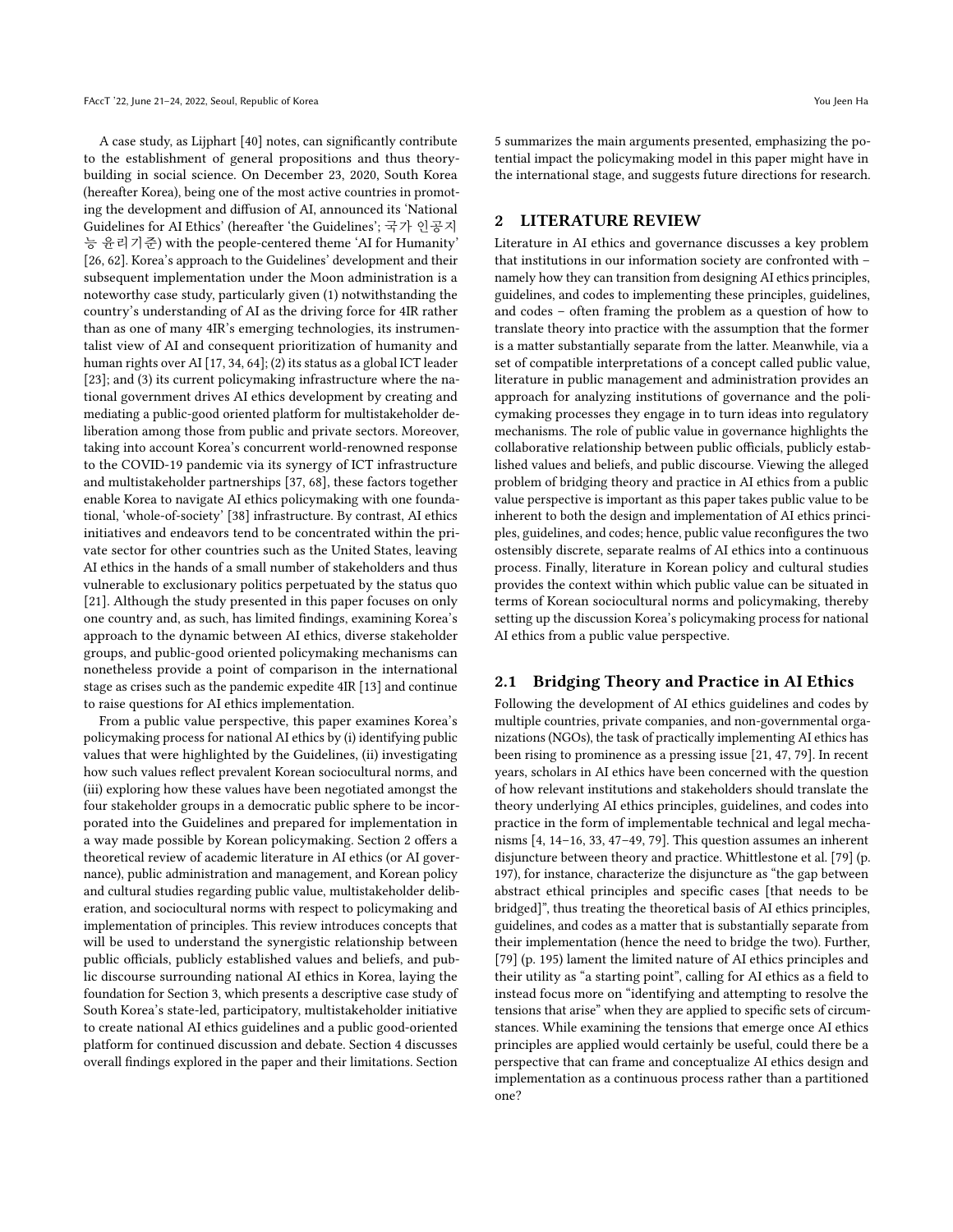South Korean Public Value Coproduction Towards 'AI for Humanity' FACCT '22, June 21-24, 2022, Seoul, Republic of Korea

<span id="page-2-6"></span>Upon facing the challenge of implementing AI ethics codes and guidelines, how may institutions such as government respond in terms of policy mechanisms and meet the needs of relevant stakeholder groups? One approach is the metric of policy legitimacy, which Hanberger [\[19\]](#page-8-9) (p. 258) defines as "the product of satisfying felt needs and solving perceived problems." Park et al. [\[67\]](#page-9-14) (p. 322) emphasize that "in order to achieve [policy] legitimacy and policy success, it is thus vital [for the institution in question] to respond to the needs and problems recognized by diverse policy stakeholders"; more explicitly, stakeholders' roles and subjective interpretations with respect to not only a given policy's development process, but also the policy's societal significance and impact are important to policy legitimacy  $[67]$ .<sup>[2](#page-2-0)</sup> Furthermore, Matti  $[42]$  views the degree of policy legitimacy as "the extent to which the substantive content of policy (i.e., its goals, strategies for reaching these goals, and motivations as to why these goals should be reached) can be justified by reference to publicly established values and beliefs)", using public opinion as an indicator of policy legitimacy. These views together point to the importance of stakeholder engagement from both public and private sectors in public discourse and how such engagement invokes public value as well as directly contributes to its creation [\[5,](#page-8-10) [25\]](#page-8-11). But what precisely is 'public value', especially with respect to policy legitimacy?

Mark H. Moore [\[46\]](#page-9-16) coined the term 'public value' in order to delineate the role of public officials when it comes to democratic governance upon inquiring how public enterprises could improve their performance under the leadership of public executives and managers. [\[46\]](#page-9-16) (pp. 293-294) critically discussed the need for a governance infrastructure whose design and maintenance are supported by public executives who "focus on increasing the value of the organizations they lead to the broader society [and thus 'coproduce' (i.e., collaboratively create) public value]." He expected these executives to do so by exercising their creativity and drive as well as being responsive to political feedback. Many interpretations of 'public value' emerged thereafter [\[1](#page-8-12)[–3,](#page-8-13) [7,](#page-8-14) [8,](#page-8-15) [11,](#page-8-16) [46,](#page-9-16) [73,](#page-9-17) [74\]](#page-9-18). Among these were distinct yet potentially compatible interpretations, one such set of interpretations being the singular versus plural forms of the term [\[1\]](#page-8-12). While a number of scholars focused on public value (singular) as a broader idea rather than as individual principles, such as its role as an overarching governance paradigm (e.g., public value management (PVM) paradigm<sup>[3](#page-2-1)</sup>) or a framework for measuring government performance, others such as Bozeman [\[8\]](#page-8-15) directed their attention toward public values (plural), which they

understood as subjectively held norms or principles (e.g., liberty, equity, accountability, robustness, community, prosperity) [\[1,](#page-8-12) [6,](#page-8-17) [25\]](#page-8-11). If the interpretations of public value (singular and plural) are indeed compatible, the former as a governance paradigm enables a deliberative space for networks and partnerships, $\rm ^4$  $\rm ^4$  encompassing the latter, which then are individual subjectively held principles that can be debated within said space.<sup>[5](#page-2-3)</sup>

Most pertinent in terms of policy legitimacy and the arguably compatible interpretations of public value, nonetheless, appear to be the ones advanced by Benington [\[3\]](#page-8-13) (p. 233, 235), Stoker [\[73\]](#page-9-17) (p. 42, 47), and Bozeman [\[8\]](#page-8-15) (p. 13). The three define 'public value' as such, respectively: (1) "public value [i]s part of a deliberative process, embedded within a democratic public sphere within which competing interests and contested values can be debated and negotiated  $\left[\ldots\right]$  through a continuing process of dialogue"; (2) "the judgment of... public value is collectively built through deliberation involving elected and appointed government officials and key stakeholders [and] the governance of the public realm involves networks of deliberation and delivery in pursuit of public value"; and (3) "those providing normative consensus about (a) the rights, benefits, and prerogatives to which citizens should (and should not) be entitled; (b) the obligations of citizens to society, the state, and one another; and (c) the principles on which governments and policies should be based." Benington's definition recognizes the importance of creating public value via deliberation as a continuing process of debating and negotiating conflicting interests and values. Meanwhile, Stoker's definition adds to that offered by Benington, also acknowledging the role of networks in presenting stakeholders' conflicting interests and values to a democratic public sphere when governing the public realm. Bozeman's interpretation diverges from the previous two by narrowing its scope of the term and taking a more normative stance; yet, Bozeman remains consistent with the two as his definition could easily refer to the normative 'values' that [\[3\]](#page-8-13) and [\[73\]](#page-9-17) (p. 43) both allude to. Bozeman's pluralistic definition also make possible public value dilemmas, which Stone [\[74\]](#page-9-18) (p. 14) points to, stating that it is the responsibility "of the political analyst [when evaluating policies]. . . to reveal and clarify the underlying value disputes so that people can see where they differ and move toward some reconciliation."[6](#page-2-4)

In summary, 'public value' as defined by Benington, Stoker, and Bozeman together is created via networks of diverse stakeholders whose conflicting interests and normative public values are debated and negotiated through continued deliberation in pursuit of public value within a democratic public sphere.<sup>[7](#page-2-5)</sup> Torfing et al. [\[77\]](#page-9-20) (pp.2-3) allude to this form of governance with their definition of interactive governance, which they understand as "the complex process through which a plurality of social and political actors with diverging interests interact in order to formulate, promote, and achieve

<span id="page-2-0"></span> $2[66]$  $2[66]$  (p. 638) undertake a similar project, interrogating the relationship between public interests, stakeholders, and policy legitimacy by taking what they term "a 'stakeholderoriented' approach":

<sup>&</sup>quot;How can we detect whether a policy agenda proposed by political elites faithfully reflects the public's demands or includes hidden intentions? To answer this question, this paper applies what we term a 'stakeholder-oriented' approach to the study of policy legitimacy, with a focus on the policy frames shaped by societal stakeholders."  $^{3}$ [\[73\]](#page-9-17) (p. 56) argues for the PVM paradigm as follows:

<span id="page-2-1"></span><sup>&</sup>quot;[PVM] does offer a new paradigm and a different narrative of reform. Its strength lies in its redefinition of how to meet the challenges of efficiency, accountability, and equity and in its ability to point to a motivational force that does not rely on rules or incentives to drive public sector reform. It rests on a fuller and rounder vision of humanity than does either public administration or new public management. People are, it suggests, motivated by their involvement in networks and partnerships, that is, their relationships with others formed in the context of mutual respect and shared learning."

<span id="page-2-2"></span><sup>4</sup> See footnote 3.

<span id="page-2-3"></span><sup>&</sup>lt;sup>5</sup> Acknowledging their compatibility, this paper will assign both of these interpretations equal weight and relevance in light of the case study presented.

<span id="page-2-4"></span> $^{6}$ [\[74\]](#page-9-18) (p. 14)'s discussion of value disputes and reconciliation parallels [\[79\]](#page-9-11) (p. 195)'s view on "identifying and attempting to resolve the tensions that arise" when AI ethics principles are applied.

<span id="page-2-5"></span> $^{7}$ Habermas et al. [\[18\]](#page-8-18) (p. 49) elaborate on the concept of the 'public sphere', stating that it is "a realm of our social life in which something approaching public opinion can be formed. Access is granted to all citizens." According to notes by Peter Hohendahl within [\[18\]](#page-8-18)'s paper, their concept of the public sphere is made concrete through public participation.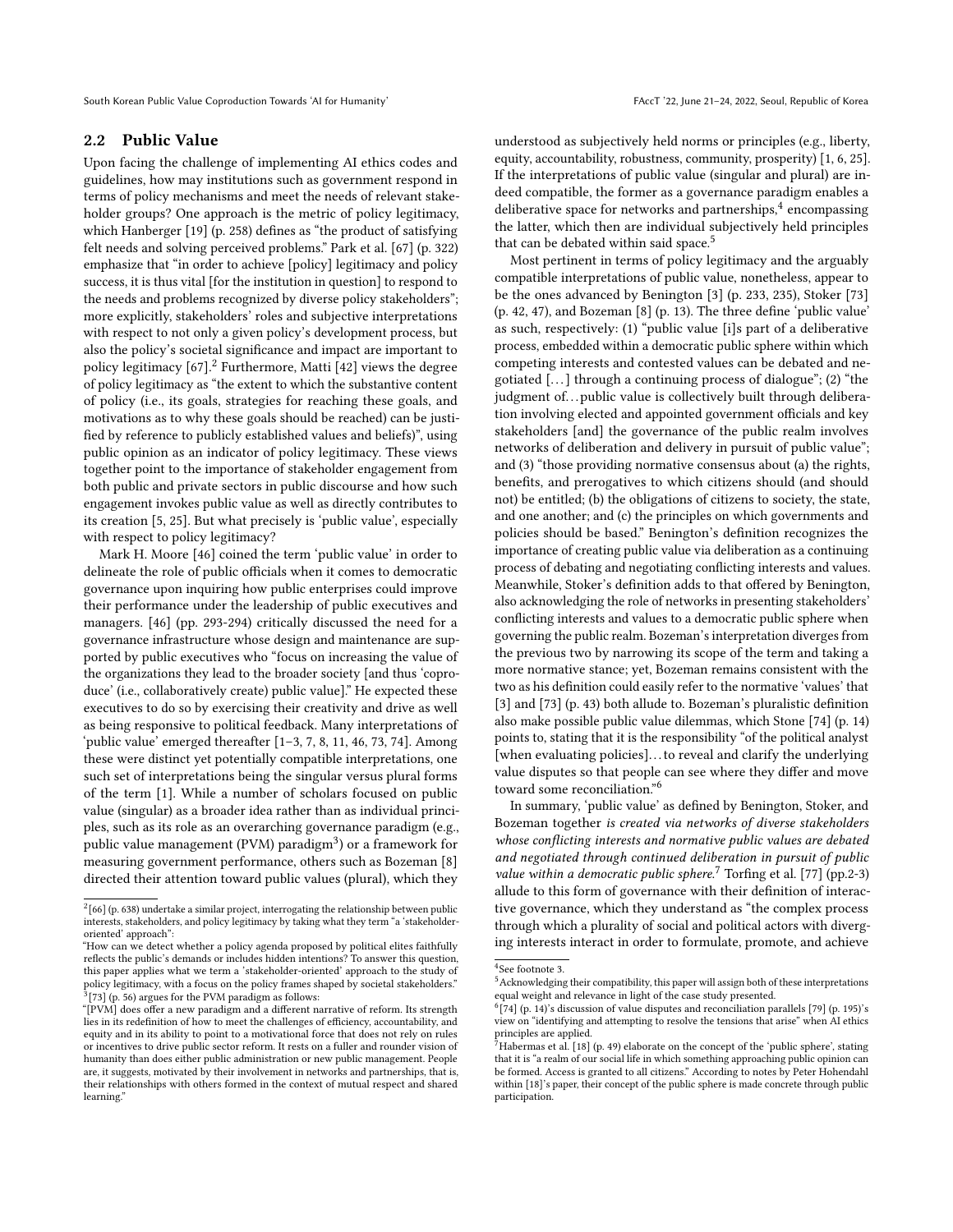common objectives by means of mobilizing, exchanging, and deploying a range of ideas, rules, and resources."[8](#page-3-0) Resting under the umbrella of interactive governance is a more specific kind of governance called networked governance. 'Networked governance', as described by [\[77\]](#page-9-20) (p. 16), is "a horizontal articulation of interdependent but operationally autonomous actors who interact through negotiations that take place within a relatively institutionalised framework and facilitate self-regulated policymaking in the shadow of hierarchy." Underscoring interdependence and negotiation, networked governance is perhaps closer in meaning to the 'public value' denoted by the confluence of interpretations advanced by Benington, Stoker, and Bozeman.

# 2.3 Top-Down Policymaking to Deliberative **Democracy**

If this paper is to examine Korea's policymaking infrastructure from a public value perspective grounded in the literature previously discussed, then some sociopolitical context is necessary. Korean social norms are heavily influenced by tenets of Confucian ethics, including 'the Three Bonds' (3강): Ruler-Subject, Father-Son, and Husband-Wife [\[29,](#page-8-19) [55\]](#page-9-21), and Korean social norms dictate the nature of human relationships, including but not limited to political hierarchies [\[78\]](#page-9-22). The fundamental structure of 'The Three Bonds' is rooted in "[t]he centrality of the father-son relationship"; this structure then "giv[es] added persuasive power to the political authority of the ruler and the husband" [\[78\]](#page-9-22) (p. 123).<sup>[9](#page-3-1)</sup> Accordingly, Korea has traditionally followed a Confucian sociopolitical model, one strongly characterized by state leadership, hierarchy, and collectivism [\[32,](#page-8-20) [71\]](#page-9-23).

Following the consolidation of constitutional democracy in 1987, nevertheless, Korea's top-down approach to policymaking shifted to a more multistakeholder model of policymaking while retaining its Confucian elements [\[66\]](#page-9-19):

"The policy process in South Korea. . . prior to the democratization of 1987 was mainly dominated by political elites, with societal stakeholders playing a much less crucial role. Democratization changed the political landscape from one of the elite dominations to one involving competition between state elites and societal stakeholders. Although societal stakeholders'

influence has increased with the process of democratization, political elites can still control more institutional resources because of the historical legacies of top-down governance (e.g., Lee and Kim 2019; Park et al. 2015; Ringen et al. 2011). The new relationship between the state and civil society in this more democratic context has thus been the key determinant in Korea's policy process."

Arguably, an intriguing political amalgam of tradition and modernity results, especially when considering the respective roles of the state and the governed society during the previous three administrations. The varied degrees of state authority relative to stakeholder involvement become apparent by observing simply two of the three administrations, as  $[66]$  note<sup>[10](#page-3-2)</sup>:

> "Given the strong presidential system of Korea, the president has always played a crucial role in the policy-making process (Ringen et al. 2011; Lee and Kim 2019). The administration of President Roh fostered democratic political processes such as citizen involvement and recruited more civil society activists and experts than previous administrations (e.g., Kim 2012; Lee and Yun 2011). By contrast, the Park administration mostly relied on an elitist approach to policymaking and adhered to conservative mainstream values (e.g., Moon 2016). Her administration was committed to a unilateral style of communication with societal actors, whereas the Roh administration was a much stronger proponent of two-way communication in the public sphere."

According to four types of societal stakeholders, the degree of stakeholder involvement and engagement was perceived to be higher during the Roh administration than during the Park administration [\[66\]](#page-9-19):

> "During the Park administration, four types of societal stakeholders (i.e., policy experts, lobbyists, conservative press, and progressive press) presented frames criticizing policy processes, including "lack of stakeholder participation in the policy process" and "criticism of government political attitudes." These were not present in the Roh administration, which favored more inclusive and democratic policy-making. These policy frames reflected the complaints of societal stakeholders who were not allowed to participate in the policy processes under the conservative administration."

Roh's ideological successor and current president President Moon Jae-in and his administration have supported networked governance, increasing the level of stakeholder engagement in policymaking and policy implementation via a 'whole-of-society' approach, particularly for aid policy reform and especially the country's response to the COVID-19 pandemic [\[37,](#page-9-7) [38,](#page-9-9) [50\]](#page-9-24).

<span id="page-3-0"></span> $^{8}$ [\[77\]](#page-9-20) (p. 15) offer a more detailed breakdown of their definition here:

<sup>&</sup>quot;This definition emphasizes three important features of interactive governance. First, interactive governance refers to a complex process rather than a more or less unified set of formal structures and institutions connected in a linear fashion. [. . . ] Second, the process is driven by a collective ambition to define and pursue common objectives in the face of the presence of divergent interests and preferences. [. . . ] Interdependency forces the public and private actors to interact in order to find joint solutions that solve emerging problems and exploit new opportunities and thus somehow contribute to the advancement of the interests of the different actors. Third, the process is decentered in the sense that common objectives are formulated and achieved in and through negotiated interaction among a plurality of actors from the State, the economy, and civil society. Hence, although governments often play a crucial role as facilitator and manager of policy interaction, there is no privileged center in public policymaking, but a number of competing actors and arenas, each of which contributes important resources, experiences, and ideas."

<span id="page-3-1"></span><sup>&</sup>lt;sup>9</sup>Since this paper will take a descriptive approach rather than an evaluative one to examining the relationship between Korean sociocultural norms, policymaking, and AI ethics development, an in-depth critique of whether cultural frameworks and the values they reproduce are appropriate for advancing public values such as equality will be left open for future research.

<span id="page-3-2"></span> $^{10}\mathrm{This}$  paper does not take an analysis of Korean politics and policy<br>making based solely on Confucianism as sufficient nor does it reduce Korea's history to a mere linear transition from being ruled by an imperial, top-down regime to practicing governance as a modern democracy. This paper only discusses these particular aspects of Korean history in order to highlight certain sociocultural norms and a specific policymaking infrastructure in support of its case study.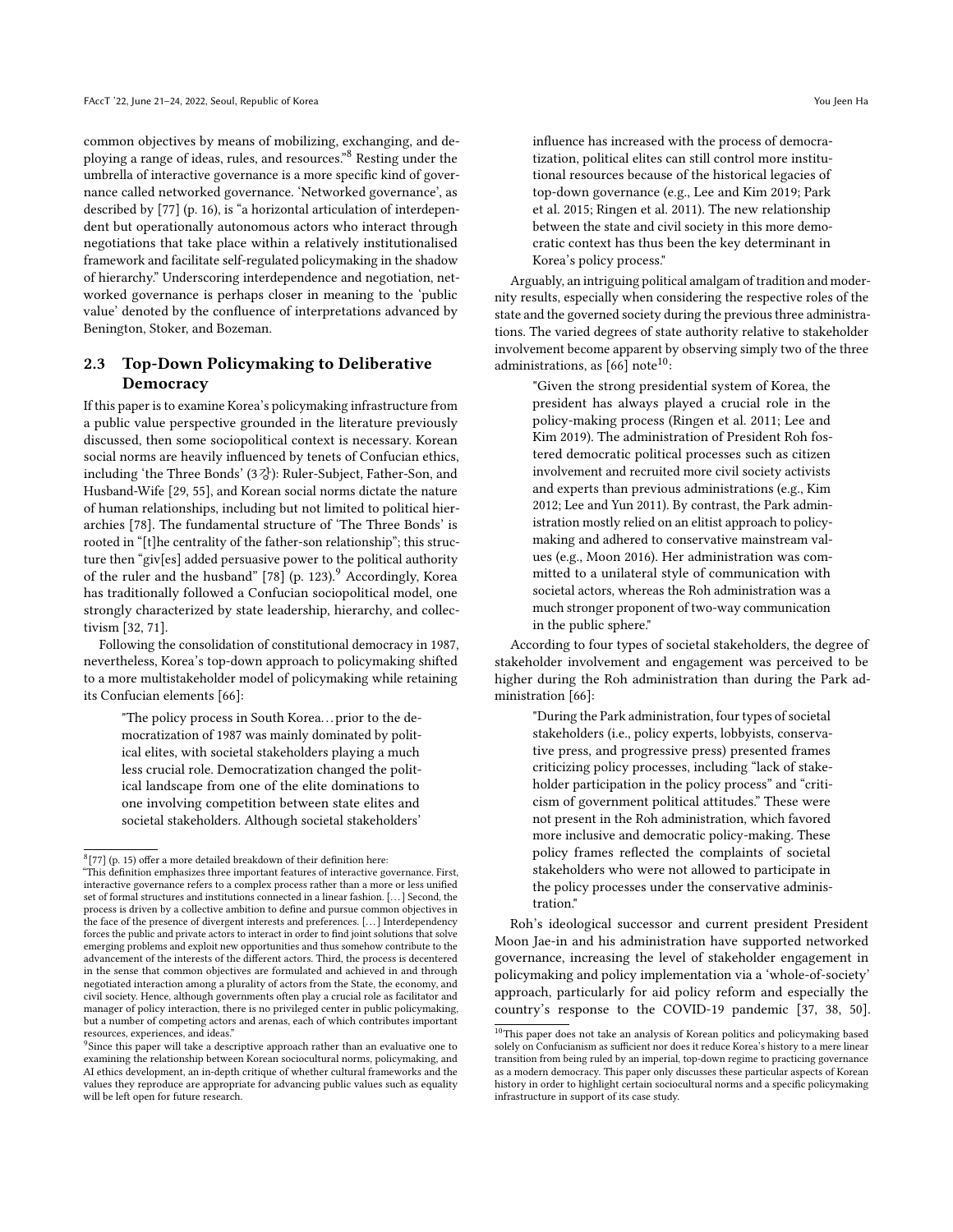Hence, the this paper seeks to address the question of how a synergy of sociocultural norms such as those from Confucianism, multistakeholder deliberation, and public value coproduction for national AI ethics development in a democratic society such as Korea can contribute to the conceptualization of AI ethics implementation relative to their design.

## 3 CASE STUDY

#### 3.1 Data Collection

This paper develops a single descriptive case study to understand the development of national AI ethics in South Korea vis-à-vis the policymaking process that designed and produced the Guidelines. Data collection for this case study involved document-based research derivative from official government reports and publications and media articles (Appendix [A\)](#page-10-1) as well as 9 in-depth interviews with members from government, industry, academia, and citizen groups, the four key groups holding stakes in AI ethics development in Korea: a director of the Artificial Intelligence Policy Bureau in the Ministry of Science and ICT; a director of the government-affiliated research center Korea Information Society Development Institute (KISDI); two Working Group (WG) members from Korean legal and ethics scholarship who helped produce the initial and subsequent drafts of the 'National Guidelines for AI Ethics'; a director from Korea's Artificial Intelligence Industry Association; one computer scientist, one philosopher, and one legal scholar within Korean academia; and one digital human rights researcher who represents citizen groups (Appendix [B\)](#page-10-2). These interviews were used as a source of qualitative data to understand: (1) the stages of the Guidelines' development process, from the events leading up to the Guidelines' conception to the ethics checklists and public forums that followed the Guidelines' release; (2) the deliberative process in which the various stakeholder groups participated to negotiate public value dilemmas and ultimately coproduce public value for national AI ethics; and (3) the sociopolitical status quo and embedded cultural norms that laid the foundation for the Guidelines. The documents reviewed and the responses obtained from these interviews helped in the building of our case study from a public value perspective.

## 3.2 Background

Following AlphaGo's victory against Go world champion Lee Sedol in 2016, heightened concerns regarding AI and its potential capabilities demanded further attention in the realm of ethics research and policy implementation [\[9,](#page-8-21) [39,](#page-9-25) [69,](#page-9-26) [70\]](#page-9-27). Of the numerous ethical issues resulting from AI systems around that year, one case involved Microsoft's AI chatbot Tay which shocked the American public when it quickly tweeted highly-offensive and racist language only a mere few hours after the bot began learning and emulating language patterns encountered through its interactions with Twitter users upon its release online [\[72\]](#page-9-28). Almost five years following the Tay incident, Korea encounters a similar issue with Scatter Lab's chatbot Lee Luda (이루다) in 2021. The chatbot, drawing from 10 billion reallife conversations among young couples from the country's most popular messaging app KakaoTalk, used language offensive to minorities, the disabled, pregnant women, and the LGBT community on Facebook, causing outrage among the Korean citizenry [\[35,](#page-9-29) [43\]](#page-9-30). While Scatter Lab initially adopted a defensive stance regarding

the chatbot, stating that the deep learning system merely needed more time for further training and education to stabilize, the developers ultimately suspended the service mid-January amid growing criticism from the public [\[35\]](#page-9-29). The AI systems' flaws as well as the developers' and the public's respective responses together highlight the importance of Korea's Guidelines and their role in establishing standardized norms for both the private and public sectors.

Korea's active involvement in AI ethics in terms of the Guidelines coincided more or less with the OECD Council's mobilization of the international AI Group of Experts at the OECD (AIGO) from 2018 to 2019. The efforts of AIGO, which constituted a High Level Expert Group's creation of a foundational framework and subsequent revisions based on numerous stakeholders' opinions [\[53\]](#page-9-31), eventually led to the release of the Recommendation of the Council on Artificial Intelligence and thereafter the publication of the OECD Principles on Artificial Intelligence [\[52\]](#page-9-32). Korean government officials were active members of AIGO, with members of Korea's Ministry of Science and ICT as the AIGO Chair and Director of the AIGO's Multilateral Cooperation Division, respectively, and a member of Korea's National Information Society Agency as Executive Director of AIGO's Department of Big Data [\[53\]](#page-9-31). Our interviews revealed that the collaborative experience acquired from this initiative coupled with OECD's call for national governments to work with stakeholder groups to devise national AI policies consistent with its AI principles [\[53\]](#page-9-31) acted as inspiration for a similar deliberative policymaking process for AI ethics at the intranational level in Korea. Thus, the development of Korea's own National AI Ethics Guidelines occurred via multistakeholder engagement and discourse.

Concurrent with Korea's considerable involvement with the OECD and AIGO was the country's increased investment in further fortifying and enhancing its ICT infrastructure in light of 4IR, especially after President Moon Jae-In took office in May 2017. Given Korea's world-renowned global ICT leadership, Moon underscored the importance of Korea's future role as a front-runner in 4IR; Moon and the Korean government thus initially set their sights for IoT to be one of the central pillars for Korea's endeavor toward the new technological revolution [\[41\]](#page-9-33). To further address these goals, President Moon launched the Presidential Committee on the Fourth Industrial Revolution (PCFIR; 대통령 직속 4차 산업혁명위원회) in the same year, tasking the presidential policy coordination body with (i) deliberating upon and coordinating policy measures set forth by government ministries and PCFIR members; (ii) organizing public campaigns on 4IR and encouraging public participation; (iii) laying the foundations for regulatory and institutional reforms in support of public-private partnerships; and (iv) fostering ecosystems for new industries through the Special Committee on Smart City, Special Committee on Healthcare, etc. [\[51\]](#page-9-34). With such policy goals and institutional initiatives in place, state-driven measures toward transitioning Korea from a global ICT leader into a global 4IR leader became more overt.

The following year, Korea garnered attention as a futureoriented 4IR leader at the 2018 Pyeongchang Olympics (also referred to as "Pyeongchang K-ICT Olympics") [\[27\]](#page-8-22). The country showcased its world-class, cutting-edge telecommunications advances, specifically its fiber optics network at work with 5G, virtual reality, robotics, AI-translation services, autonomous buses, and Internet of Things (IoT) with the "K-ICT" strategy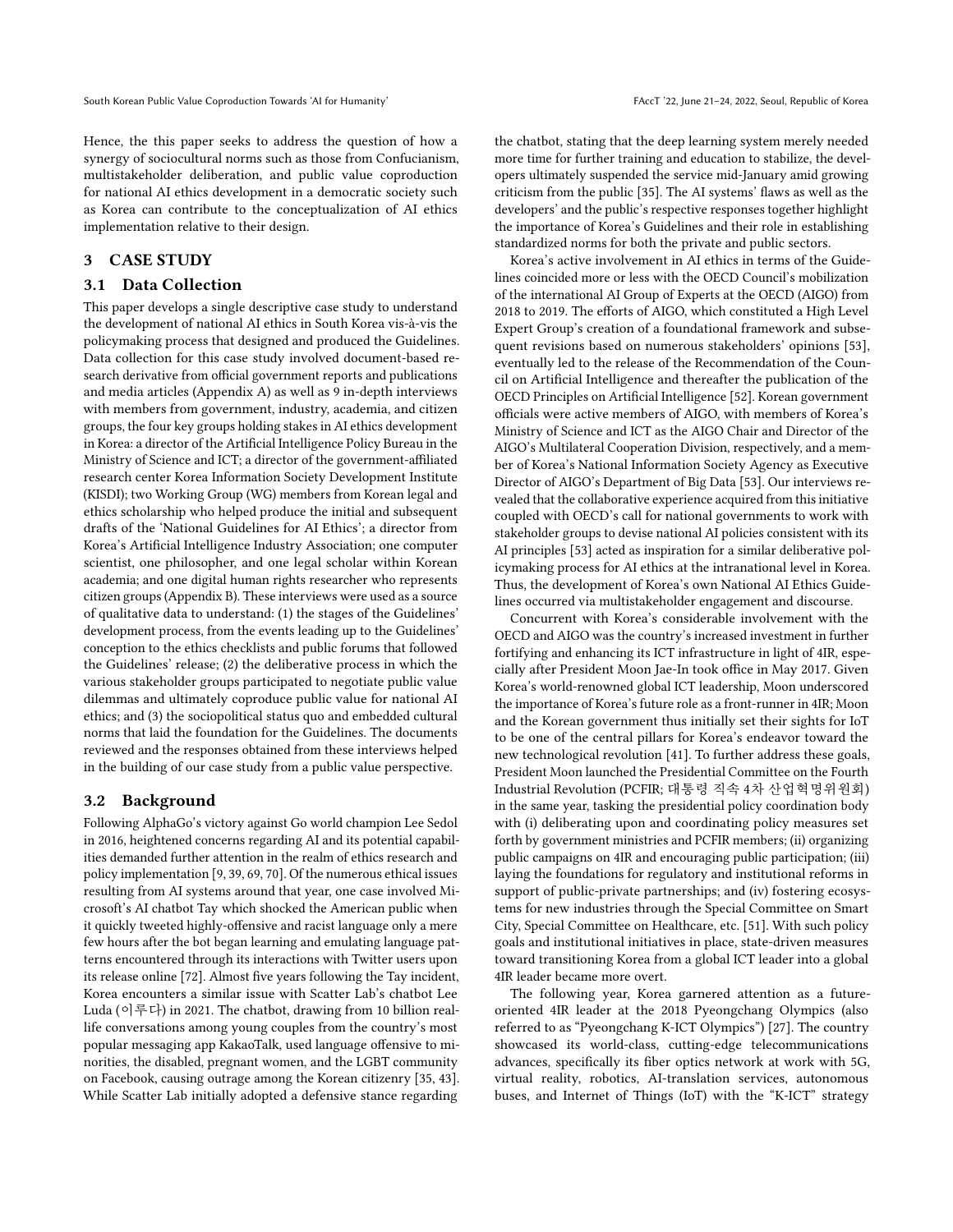[\[12,](#page-8-23) [28,](#page-8-24) [31,](#page-8-25) [41,](#page-9-33) [54,](#page-9-35) [65\]](#page-9-36). Promotion of Korea's ICT services overseas and the consequent foreign media's reception of the Pyeongchang Olympics as "the most high-tech Olympics ever" required publicprivate partnerships among Korea's Ministry of Science and ICT and Ministry of Land, Infrastructure, and Transport and Korean tech companies such as Samsung Electronics, Korea Telecom (KT) Corporation, and Hyundai Motor Company as well as overseas companies such as Intel and Ericsson [\[28,](#page-8-24) [31,](#page-8-25) [65\]](#page-9-36).

As public-private partnerships began to help foster 4IR, research on AI ethics at the local, corporate, and ultimately state level commenced more rigorously viz-à-viz, for instance, AI ethics charters (AICE) devised by parties such as Korean social media giant Kakao Corp, Korea Advanced Institute of Science and Technology (KAIST), the National Information Society Agency, the Korea Artificial Intelligence Ethics Association, the Korea Information Society Development Institute (KISDI), and the Ministry of Science and ICT [\[17,](#page-8-2) [22\]](#page-8-26). With the exception of the Ministry of Commerce Industry and Energy's 2007 Draft of the Robot Ethics Charter (DREC), the AICEs devised by the aforementioned parties were released in 2018-2019 [\[22\]](#page-8-26). [\[17\]](#page-8-2) (p.607) notes that the attitude dictating Korea's approach to AI ethics is instrumentalist (i.e., tool-based), pointing to "its establishment of a clear human-over-machine hierarchy, where humans are of the highest priority and AI and robots are expected to support and further enhance this position of dominance." Korea's instrumentalist attitude toward AI takes center stage at the national level as the Korean government narrows its focus from 4IR to AI from 2019 onward.

President Moon and the Korean government reemphasize their aims to establish Korea as a front-runner in 4IR from 2017, except this time with AI. Moon announced the 'Presidential Initiative for AI' in October 2019 to increase public awareness and accumulate national resources regarding AI for the government has designated AI as "the decisive driver of the 4th Industrial Revolution"; in December 2019, Moon, together with the Korean government, released AI policy framework Toward AI World Leader beyond AI: National Strategy for Artificial Intelligence in December 2019 [\[64\]](#page-9-6). The AI ethics portion of the policy framework states the importance of "realiz[ing] people-centered AI [by] establish[ing] a global level of AI code of ethics based on social debate and consensus" [\[64\]](#page-9-6).<sup>[11](#page-5-0)</sup> In 2020, the focus on people-centered AI becomes clear with the Guidelines' 'AI for Humanity' theme and the Confucian values embedded within, and the emphasis on social debate and consensus to realize this philosophy manifests throughout and after the Guidelines' development process.

# 3.3 State-Driven AI Ethics Development: the 'National Guidelines for Artificial Intelligence Ethics'

With the aforementioned goals, initiatives, and public-private partnerships established, the Korean government began developing national AI ethics for the country's citizens and tech companies through the design and production of the Guidelines [\[62\]](#page-9-5). While East Asian governments such as that of Korea are typically known

for their primarily top-down policy paradigms [\[45\]](#page-9-37), the development of these Guidelines did not adhere to such a paradigm. The. Guidelines were produced through a hybrid top-down and bottomup approach, bringing together government, academia, industry, and civil society in a multistakeholder engagement grounded in public discourse, negotiation, and consensus. The Korean government only tasked the Ministry of Science & ICT and governmentaffiliated research institute KISDI with mediating the Guidelines' development process in 2019.<sup>[12](#page-5-1)</sup> Revisiting the 'whole-of-society' approach utilized for other ventures [\[38,](#page-9-9) [50\]](#page-9-24), the state created a space for the coproduction of public value (singular) for national AI ethics. Interviewees B and D indicated that the Korean government in joint collaboration with both the Ministry of Science and ICT and KISDI thereafter began assembling multiple AI ethics guidelines and principles documents produced intra- and internationally (such as the Korean AICEs), launching the Guidelines' public value coproduction process.

Beginning in April 2020, KISDI called for a Working Group (WG) of Korean legal, ethics, and ethics education scholars to devise the foundational theoretical framework for the Guidelines as these academics not only had the most experience researching technology ethics in the country, but also were deemed most directly pertinent to ethics development. The WG, according to interviewee I, created this framework in "zero-base" circumstances as there was no particular national-level precedent to draw upon; thus, from August to September 2020, the initial draft of the Guidelines was devised in a top-down manner. Subsequently, the views of 70 experts from academia (scholars in computer science, electrical engineering, law, ethics, medical law and ethics, humanities, and other AI-related fields), industry (developers, service distributors), and civil society (consumer groups) regarding this version were gathered via online discussion platforms and surveys for the collective bottom-up revision of the draft. Interviewee B noted that all stakeholders involved agreed on the overarching theme 'AI for Humanity' with 'public good' as the main normative public value (as defined by [\[8\]](#page-8-15) (p. [13](#page-5-2))).<sup>13</sup> As different viewpoints inevitably surfaced, however, a number of other key public values (plural) and eventually public value dilemmas were negotiated and deliberated upon with the WG's elementary framework as the point of departure; the 70 experts offered specialized corrections and suggestions to make it more holistic, inclusive, accessible, and multidisciplinary.

A fundamental change brought about by these stakeholder groups through this deliberative process, as noted by the majority of the interviewees, was the shift from a more traditional Confucianladen value framework to a linguistically more modern and easily accessible (by multiple generations and cultures) value framework, which took the form of '3 Main Principles and 10 Key Requirements'

<span id="page-5-0"></span> $^{11}$  People-centered' and 'human-centered' appear to be used interchangeably in government documents and press releases, so this paper will do the same.

<span id="page-5-1"></span> $^{12}\rm{With}$  respect to the Korean government's role in the Guidelines' development process, [\[77\]](#page-9-20) (p. 15) definition of interactive governance is especially relevant:

<sup>&</sup>quot;Hence, although governments often play a crucial role as facilitator and manager of policy interaction, there is no privileged center in public policymaking, but a number of competing actors and arenas, each of which contributes important resources, experiences, and ideas."

<span id="page-5-2"></span><sup>&</sup>lt;sup>13</sup>Public good' seemed to be viewed as the equivalent of 'For Humanity' by stakeholder groups.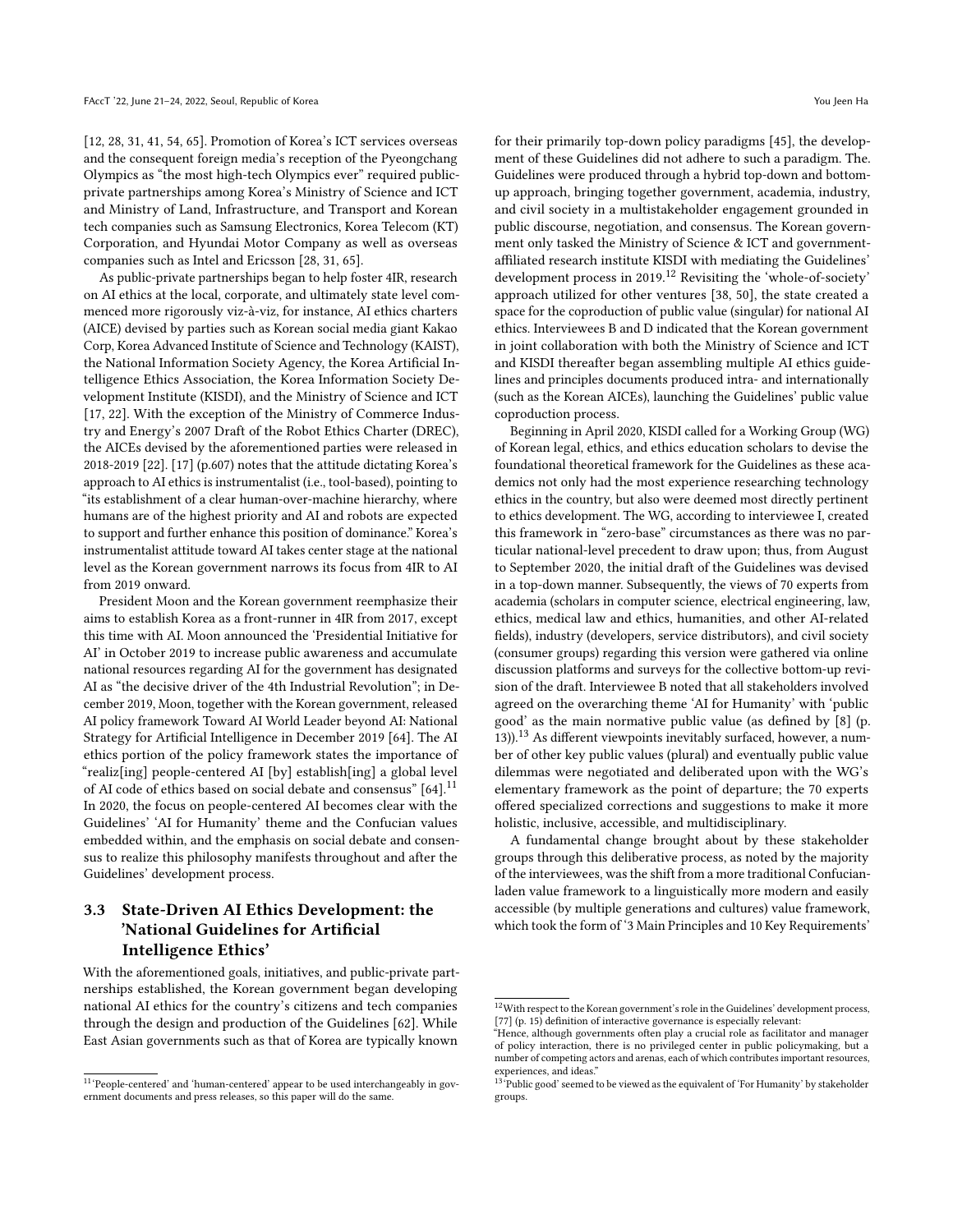(3대 원칙과 10대 요건).<sup>[14](#page-6-0)</sup> Each of the 3 Main Principles (i.e., Respect for Human Dignity (인간 존엄성), Consensus Good of Society (사회의 공공선), Fitness for Purpose (기술의 합목적성)) places human beings and the welfare of humanity "from a social, national, and global perspective" above AI technologies, which the 3rd Main Principle specifically defines as merely "tools for humanity and human life" [\[62\]](#page-9-5). The 3 Main Principles, explains interviewee I, are nonetheless "derivative of the Confucian values previously incorporated into the framework," most specifically the three-pronged structure of the 'Three Bonds' and their hierarchical nature which places one party superior to another. Upon inspecting the 3 Main Principles, it becomes evident that 'AI for Humanity' is an appropriate theme for the Guidelines as each principle places humans superior to AI systems; this humanity-prioritizing dynamic embodies the instrumentalist view of AI that is characteristic of previous local and corporate Korean AI ethics guidelines [\[17\]](#page-8-2). From a general point of view, the main public value under negotiation in this instance was accessibility with a global demographic in mind, and the public value dilemma concerned accessibility versus a lack thereof in favor of preserving cultural norms in their traditional form. A compromise was then reached by simplifying the potentially esoteric 'Three Bonds' to their structure and hierarchical essence without sacrificing comprehensibility. Furthermore, the interfusion of Confucian ethics and instrumentalist attitudes in the Guidelines via this deliberative process exemplifies the kind of public value creation that [\[3,](#page-8-13) [8,](#page-8-15) [73\]](#page-9-17)'s definitions together refer to (see Section [2.2\)](#page-2-6).

Enveloped by the humanity-prioritizing, instrumentalist 3 Main Principles are the '10 Key Requirements', namely Human Rights (인권보장), Protection of Privacy (프라이버시 보호), Respect for Diversity (다양성 존중), Prevention of Harm (침해금지), Public Good (공공성), Solidarity (연대성), Data Management (데이터 관 리), Accountability (책임성), Safety (안전성), and Transparency (투명성), in no particular order. The Requirements' interpretation and implementation are expected to align with the 3 Main Principles. Based on the Ministry of Science and ICT of Korea [\[57\]](#page-9-38)'s report and the interviews for this study, another substantial public value dilemma under negotiation among academia, industry, and civil society involved two of the 10 Key Requirements: security (i.e., Protection of Privacy) versus transparency. While citizens' groups demanded greater transparency at the expense of secure AI systems, emphasizing the need for public understanding of these systems, academic and industry pushed back due to intellectual property and data security concerns as well as AI systems' technical limitations as 'black boxes.' As the degree of transparency desired by civil society was simply unfeasible due to currently unresolvable problems, the Ministry of Science and ICT and KISDI deferred to the judgment of those in academia and industry. Interviewee C expressed her discontent with this decision on behalf of the citizens' groups, inquiring whether it gave equal weight to the views of each stakeholder group involved. On the other hand, interviewee D's

account revealed that citizens' groups did not provide a response when asked for further thoughts during the deliberation process.

Due to her technical background, interviewee A from academia framed this dilemma a bit differently, speaking more to privacy and accuracy relative to transparency. Framing the value dispute instead as a three-way trade-off among privacy, accuracy, and transparency, she commented: "Any time you try to make AI more accurate, you require more specific, detailed data [i.e., infringe on privacy]. That means either the model becomes a black box that nobody can understand [i.e., lack of transparency], or if you do try to understand the output, you have to look at all the data points [i.e., increase transparency], which results in the infringement of privacy rights." Either trade-off and how each was deliberated upon among the stakeholder groups elucidate not only their conflicting interests and values, an aspect of public value highlighted by [\[3\]](#page-8-13), but also the difficult, complex nature of interactive and networked governance due to their unavoidable entanglement with subjectivity.

More views from citizens were collected for approximately another month before the Guidelines' official release, an effort that involved a public hearing on December 7, 2020 where the Ministry of Science and ICT introduced the draft of the Guidelines [\[58\]](#page-9-39). The approximately 2-hour-long public hearing was opened by KISDI Director Moon Jung Wook who presented a summary of the Guidelines' development process and content. Subsequently, 10 other experts from the four stakeholder groups participated in another deliberative process, albeit this time in a publicly available (both in-person and on YouTube) discussion panel [\[63\]](#page-9-40). The 10 experts provided their respective views regarding the Guidelines, which ranged from their praise for the human-centered 'AI For Humanity' theme to their concerns about the abstract, general nature of the Principles and Key Requirements and how institutions could translate the ethics guidelines into policy and law.[15](#page-6-1) Serving as a visual demonstration of public discourse, the public hearing ended while once more stressing the need for continued dialogue after the Guidelines' release in terms of their interpretation and implementation by means of policy mechanisms and legislation.

The Korean government officially released the finalized version of the Guidelines for public viewing two weeks later on December 23, 2020 [\[57\]](#page-9-38). As their ultimate form depended on the examination and approval of the Government à la the PCFIR [\[58\]](#page-9-39), their development process concluded with a top-down approach, as affirmed by interviewee H. However, as highlighted both in the document itself and in the December public hearing, central to the Guidelines' societal role is their invocation of continued public discourse and discussion among stakeholders; the Guidelines consequently act as a springboard for Korea's implementation of AI ethics. [\[62\]](#page-9-5) makes this role clear:

"Plans and strategies to implement this guideline will be prepared. This includes using the guideline as a platform to promote discussions on issues related to AI ethics among diverse stakeholders and developing specific checklists for involved parties through continued discussions and deliberations."

<span id="page-6-0"></span> $^{14}\mathrm{Formed}$  on the basis of 'soft law', as described by interviewee I, and voluntary norms, Korea's 'National Guidelines for AI Ethics' is encompassed by the overarching theme 'AI For Humanity' (인간성을 위한 인공지능) and structured as '3 Main Principles and 10 Key Requirements' (3대 원칙과 10대 요건). The Guidelines are thus non-binding, allowing for different interpretations - an important element of creating public value [\[3\]](#page-8-13).

<span id="page-6-1"></span> $^{15}\rm{Interviews}$  A and F expressed their concerns regarding the feasibility of this translation effort, echoing the views of the AI ethics scholars I include in the literature review.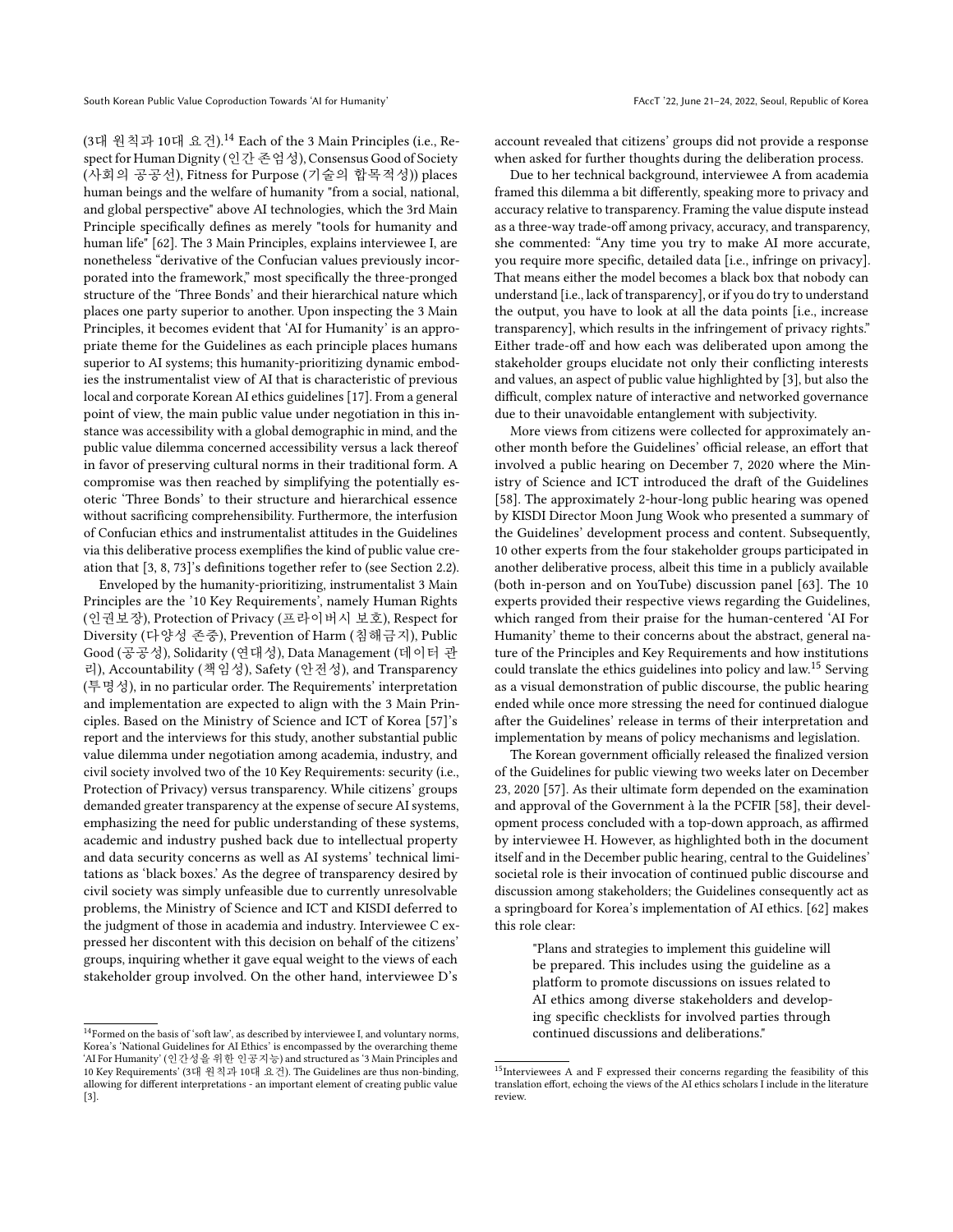Indeed, after the Guidelines' release, legislative hearings and policy seminars were held for further public discourse and discussion among experts from the four stakeholder groups, who then began inquired about interpretability and the feasibility of enforcing the Guidelines via technical and legal mechanisms [\[24,](#page-8-27) [60,](#page-9-41) [61\]](#page-9-42). Interviewee G confirmed that KISDI has been developing ethics checklists based on the Guidelines for both industry and consumers while those in industry have been focusing on how to verify the trustworthiness of AI systems. New government documents indeed have been produced, taking the Guidelines as the starting point for the development of more detailed and specific applications. Such documents include the 'Plan for Implementation of Human-Centered, Trustworthy AI', the 'AI Personal Information Protection Self-Checklist (for Developer and User Use)', and the 'Basic Principles for Protection of Users of AI-Based Media Recommendation Services' [\[10,](#page-8-28) [56,](#page-9-43) [59\]](#page-9-44). The 'AI Personal Information Protection Self-Checklist (for Developer and User Use)' in particular extracted 6 main principles from the Guidelines, 개인정보보호 중심설계 (Privacy by Design), and Korea's Personal Information Protection Act (PIPA), thereby creating a fusion of technical, legal, and ethical principles – yet an example of a multistakeholder, multidisciplinary effort to implement the theory underlying the Guidelines [\[56\]](#page-9-43).

Thus, in Korea's case, [\[79\]](#page-9-11)'s (p. 195) call for AI ethics to increase its practical utility as a field by focusing more on "identifying and attempting to resolve the tensions that arise" when AI ethics principles are applied to specific instances is already anticipated and addressed in the Guidelines. In this respect, public value has had a consistent presence both during and following the Guidelines' development process: public value (singular and plural) coproduction by four key stakeholder groups not only established the theoretical underpinnings of the Guidelines, but also continues to be a fundamental staple of policymaking for AI ethics as Korean institutions investigate how to implement the Guidelines. Korea's policymaking infrastructure has enabled this consistent presence and, as such, can frame and conceptualize AI ethics design and implementation as a continuous process without necessarily uncoupling the two into separate problems to address.

## 4 DISCUSSION

This paper seeks to present a descriptive case study of South Korea's state-led initiative to create national AI ethics guidelines which can help readers and thinkers conceptualize AI ethics design and implementation as a continuous process without necessarily partitioning the two into separate problems with a gap in between. Literature review as well as qualitative analysis of relevant government and public documents and interviews show that South Korea's approach to national AI ethics is a synergy of humanity-prioritizing, instrumentalist norms, Confucian ethics, multistakeholder deliberation, and public value coproduction facilitated by a recent history of networked governance within a Habermasian democratic public sphere. From a public value perspective, the case study demonstrates how particular sociocultural norms and values inform the definition and implementation of AI ethics principles. Further, the country's statedriven, yet multistakeholder policymaking approach to developing national AI ethics shows how AI ethics design and implementation can be treated as a part of one continuous process via public policy, similar to how public value can be defined as a part of continuous

dialogue and deliberation. Nonetheless, the qualitative data from this case study could be bolstered or reinterpreted with a larger sample of testimonies (which could not be obtained initially due to time constraints), given that 70 experts' views were consulted during the Guidelines' development. This sample may reveal new observations regarding the public values prioritized or public value dilemmas negotiated among the four stakeholder groups. Although Korea's case is one example, Korea's context-specific, participatory, multidisciplinary, and multistakeholder deliberative process could be illuminating for other countries, such as those that delegate AI ethics to a small group of actors with little coordination among relevant stakeholder groups. The case study presented in this paper thus raises additional questions that merit further research:

- In 5-10 years, from an evaluative perspective, could the multistakeholder deliberative process examined in this case study be deemed a success, and according to what particular metrics?
- How might ordinary citizens in Korea perceive the national government's initiative regarding AI ethics?
- What might comparisons between this case study in Korea and other countries' policymaking approaches to AI ethics reveal?
- As seen with the case study in this paper, how can ethical frameworks for AI respond to specific cultural values and sociocultural contexts? How would these frameworks relate to internationally established ethical frameworks for AI, and could frameworks developed at different levels (e.g., national versus international) successfully coexist and complement one another?

## 5 CONCLUSION

This paper examines Korea's policymaking process for designing and implementing people-centered 'National Guidelines for Artificial Intelligence Ethics' (국가 인공지능 윤리기준) from a public value perspective, seeking to understand how Korea approaches the problem of translating AI ethics design into AI ethics implementation as a part of public policy. Specifically, this paper investigates the relationship between the public values prioritized by the Guidelines, how such values reflect prevalent Korean sociocultural norms found in Confucian ethics, and and how these values were negotiated amongst the four stakeholder groups involved in the deliberation process (i.e., government, academia, industry, and civil society). This investigation finds that public value, multistakeholder deliberation, and Korean sociocultural norms with respect to policymaking and implementation of principles together can explain how public officials, publicly established values and beliefs, and participatory discourse enabled state-led national AI ethics development in a country that already deems AI as the driving force for 4IR, prioritizes humanity and human rights over AI, enjoys its status as a global ICT leader, and responds to global crises via a collaborative fusion of high-end ICT infrastructure and multistakeholder partnerships. Moving forward, Korea's policymaking model for national AI ethics has the potential to serve as a useful model for other countries that not only are tackling the problem of integrating AI ethics design and implementation, but also wish to pursue a more publicly engaging means of developing AI ethics.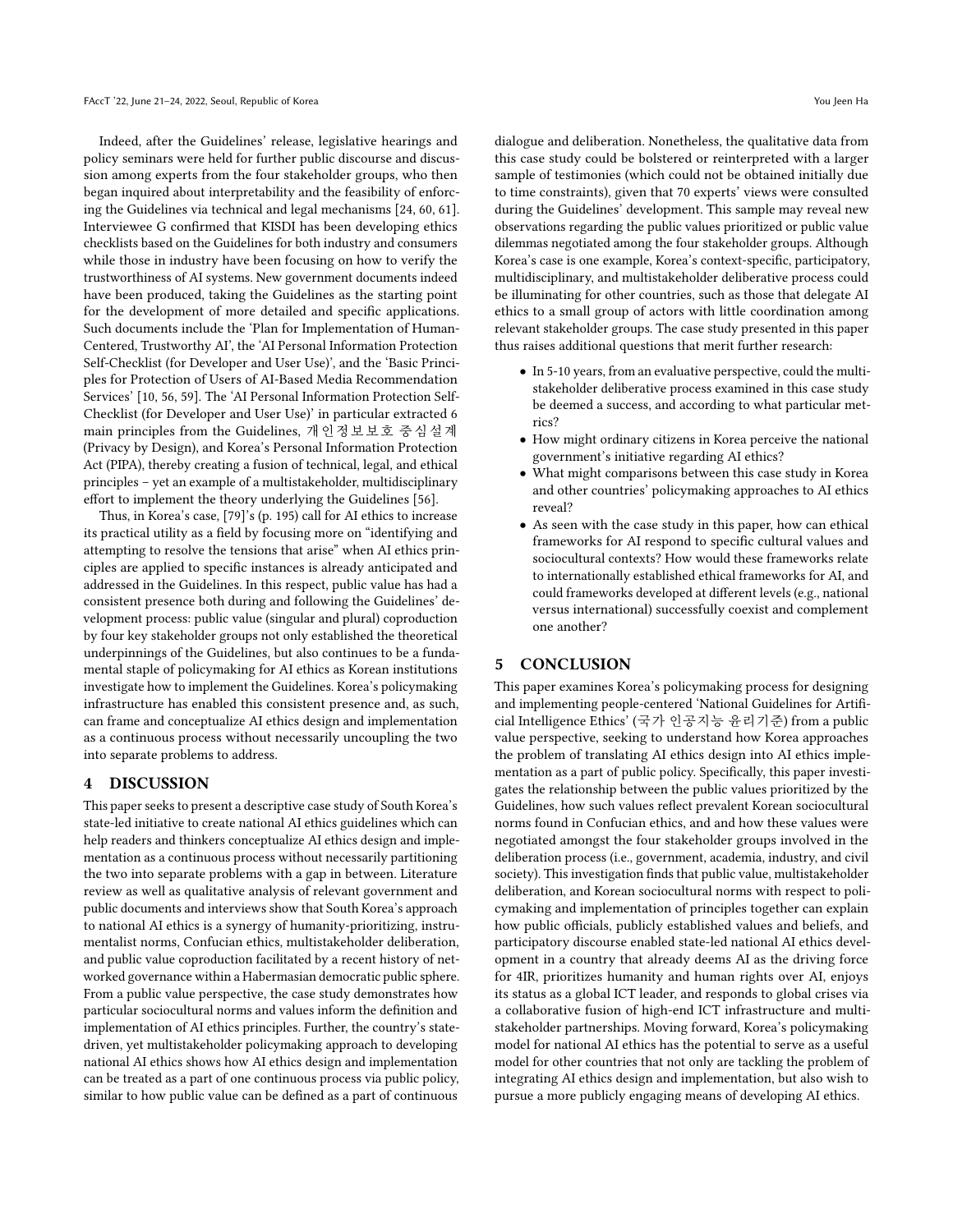South Korean Public Value Coproduction Towards 'AI for Humanity' FACCT '22, June 21-24, 2022, Seoul, Republic of Korea

## ACKNOWLEDGMENTS

Funding/Support: This research was supported by the Korean-American Educational Commission (KAEC; also Fulbright Korea) through a Fulbright U.S. Student Program Research Grant Award with Korea Advanced Institute of Science and Technology (KAIST) as the author's host institution. The KAEC had no role in the design and conduct of the study; access and collection of data; analysis and interpretation of data; preparation, review, or approval of the manuscript; or the decision to submit the manuscript for publication. Korea Advanced Institute of Science and Technology (KAIST)'s Korea Policy Center for the Fourth Industrial Revolution (KPC4IR) facilitated the design and conduct of the study as well as access to data and its collection but had no role in analysis and interpretation of data; preparation, review, or approval of the manuscript; or the decision to submit the manuscript for publication. The author declares no other financial interests.

Institutional Review Board Statement: The investigation adhered to the ethics of Social-Behavioral-Educational Human Subjects Research and was approved by the KAIST Institutional Review Board (KH2021-076). Written consent was obtained from the interviewees after they were given an explanation about the study's purpose and data collection procedure.

Informed Consent Statement: Written consent was obtained from the interviewees after they were given an explanation about the study's purpose and data collection procedure.

Data Privacy Statement: Interviewee identities have been kept confidential to protect their privacy.

Acknowledgments: I would like to thank the Korean-American Educational Commission (KAEC) for its support of my independent research project during my grant period in 2021. I would also like to thank Professor So Young Kim (KPC4IR) and Dr. Moonjung Yim (formerly KPC4IR) for their help with access to resources for data collection (including the campus library). I am grateful to the 9 interviewees who offered their time and shared their diverse views for the qualitative portion of this paper. Lastly, I acknowledge the work of both the experts in South Korean government, academia, industry, and civil society who are committed to researching the importance of AI ethics and its role in protecting the well-being of not only Korean citizens, but the global community at large and those working to share knowledge in this interdisciplinary junction.

#### REFERENCES

- <span id="page-8-12"></span>[1] John Alford and Janine O'Flynn. 2009. Making Sense of Public Value: Concepts, Critiques and Emergent Meanings. International Journal of Public Administration 32, 3-4 (March 2009), 171–191.<https://doi.org/10.1080/01900690902732731>
- [2] Frank Bannister and Regina Connolly. 2014. ICT, public values and transformative government: A framework and programme for research. Government Information Quarterly 31, 1 (Jan. 2014), 119–128.<https://doi.org/10.1016/j.giq.2013.06.002>
- <span id="page-8-13"></span>[3] John Benington. 2009. Creating the Public In Order To Create Public Value? International Journal of Public Administration 32, 3-4 (March 2009), 232–249. <https://doi.org/10.1080/01900690902749578>
- <span id="page-8-6"></span>[4] Reuben Binns. 2018. Fairness in Machine Learning: Lessons from Political Philosophy. In Proceedings of the 1st Conference on Fairness, Accountability, and Transparency (Conference on Fairness, Accountability, and Transparency (ACM FAccT)). 149–159.<https://proceedings.mlr.press/v81/binns18a.html>
- <span id="page-8-10"></span>[5] James Bohman. 2000. Public Deliberation: Pluralism, Complexity, and Democracy (reprint ed.). MIT Press, Cambridge, MA.
- <span id="page-8-17"></span>[6] Phillip Boyle. 2001. Public Problems, Values, and Choices. Popular Government (2001).<https://api.semanticscholar.org/CorpusID:140784344>
- <span id="page-8-14"></span>[7] Barry Bozeman. 2002. Public-Value Failure: When Efficient Markets May Not Do? Public Administration Review 62, 2 (Jan. 2002), 145–161. [https://doi.org/10.](https://doi.org/10.1111/0033-3352.00165) [1111/0033-3352.00165](https://doi.org/10.1111/0033-3352.00165)
- <span id="page-8-15"></span>[8] Barry Bozeman. 2007. Public Values and Public Interest: Counterbalancing Economic Individualism. Georgetown University Press, Georgetown, Washington DC.
- <span id="page-8-21"></span>[9] Roger Brownsword. 2017. From Erewhon to AlphaGo: for the sake of human dignity, should we destroy the machines? Law, Innovation and Technology 9, 1 (Jan. 2017), 117–153.<https://doi.org/10.1080/17579961.2017.1303927>
- <span id="page-8-28"></span>[10] Korea Communications Commission. 2021. Basic Principles for Protection of Users of AI-Based Media Recommendation Services. Document. Retrieved September 28, 2021 from<https://www.kcc.go.kr/download.do?fileSeq=51935>
- <span id="page-8-16"></span>[11] Antonio Cordella and Leslie Willcocks. 2010. Outsourcing, bureaucracy and public value: Reappraising the notion of the 'contract state'. Government Information Quarterly 27, 1 (Jan. 2010), 82–88.<https://doi.org/10.1016/j.giq.2009.08.004>
- <span id="page-8-23"></span>[12] Susan Crawford. 2018. Fiber: The Coming Tech Revolution – and Why America Might Miss It. Yale University Pres, New Haven, CT.
- <span id="page-8-5"></span>[13] Ruy de Castro Sobrosa Neto, Janayna Sobrosa Maia, Samara de Silva Neiva, Michael Dillon Scalia, and José Baltazar Salgueirnho Osório de Andrade Guerra. 2020. The fourth industrial revolution and the coronavirus: a new era catalyzed by a virus. Research in Globalization 2 (Dec. 2020). [https://doi.org/10.1016/j.](https://doi.org/10.1016/j.resglo.2020.100024) [resglo.2020.100024](https://doi.org/10.1016/j.resglo.2020.100024)
- <span id="page-8-7"></span>[14] Sina Fazelpour and Zachary C. Lipton. 2020. Algorithmic Fairness from a Non-Ideal Perspective. In Proceedings of the AAAI/ACM Conference on AI, Ethics, and Society (AIES '20). Association for Computing Machinery, New York, NY, USA, 149–159.<https://doi.org/10.1145/3375627.3375828>
- [15] Luciano Floridi. 2017. Infraethics–on the Conditions of Possibility of Morality. Philosophy and Technology 30, 4 (Dec. 2017). [https://doi.org/10.1007/s13347-017-](https://doi.org/10.1007/s13347-017-0291-1) [0291-1](https://doi.org/10.1007/s13347-017-0291-1)
- <span id="page-8-8"></span>[16] Luciano Floridi. 2019. Translating Principles into Practices of Digital Ethics: Five Risks of Being Unethical. Philosophy & Technology 32 (2019), 185-193. <https://doi.org/10.1007/s13347-019-00354-x>
- <span id="page-8-2"></span>[17] Danit Gal. 2020. Perspectives and Approaches in AI Ethics: East Asia. In The Oxford Handbook of Ethics of AI, Markus D. Dubber, Frank Pasquale, and Sunit Das (Eds.). Oxford University Press, Oxford, 606–624. [https://doi.org/10.1093/](https://doi.org/10.1093/oxfordhb/9780190067397.013.39) [oxfordhb/9780190067397.013.39](https://doi.org/10.1093/oxfordhb/9780190067397.013.39)
- <span id="page-8-18"></span>[18] Jürgen Habermas, Sara Lennox, and Frank Lennox. 1974. The Public Sphere: An Encyclopedia Article. New German Critique 3 (1974), 49–55. [https://doi.org/10.](https://doi.org/10.2307/487737) [2307/487737](https://doi.org/10.2307/487737)
- <span id="page-8-9"></span>[19] Anders Hanberger. 2003. Public policy and legitimacy: A historical policy analysis of the interplay of public policy and legitimacy. Policy Sciences 36, 3 (Dec. 2003), 257–278.<https://doi.org/10.1023/B:OLIC.0000017471.88620.9a>
- <span id="page-8-29"></span>[20] Vincent M. Hendricks, Peter Blanken, and Nico F.P. Adriaans. 1992. Theoretical and practical considerations. IVO, Rotterdam, Netherlands.
- <span id="page-8-4"></span>[21] Merve Hickok. 2021. Lessons learned from AI ethics principles for future actions. AI and Ethics 1, 1 (Feb. 2021), 41–47.<https://doi.org/10.1007/s43681-020-00008-1>
- <span id="page-8-26"></span>[22] Ha Hwang and Min-Hye Park. 2020. The Threat of AI and Our Response: The AI Charter of Ethics in South Korea. Asian Journal of Innovation and Policy 9, 1 (April 2020), 56–78.<https://doi.org/10.7545/AJIP.2020.9.1.056>
- <span id="page-8-3"></span>[23] U.S. Department of Commerce International Trade Administration. 2021. South Korea - Information and Communication Technology. Retrieved August 29, 2021 from [http://www.trade.gov/country-commercial-guides/south-korea](http://www.trade.gov/country-commercial-guides/south-korea-information-and-communication-technology)[information-and-communication-technology](http://www.trade.gov/country-commercial-guides/south-korea-information-and-communication-technology)
- <span id="page-8-27"></span>[24] Pilmo Jung. 2021. Legislative Hearing for Act on Creating Foundation for Trust and Fostering Artificial Intelligence. Video. Retrieved September 23, 2021 from <https://www.youtube.com/watch?v=n-Ch4-VWrc8>
- <span id="page-8-11"></span>[25] Torben Beck Jørgensen and Barry Bozeman. 2007. Public Values: An Inventory. Administration & Society 39, 3 (May 2007), 354–381. [https://doi.org/10.1177/](https://doi.org/10.1177/0095399707300703) [0095399707300703](https://doi.org/10.1177/0095399707300703)
- <span id="page-8-1"></span>[26] Hyeong-Woo Kan. 2020. Presidential committee lays out first ethical standards for AI. Retrieved September 21, 2021 from [http://www.koreaherald.com/view.php?](http://www.koreaherald.com/view.php?ud=20201223000794) [ud=20201223000794](http://www.koreaherald.com/view.php?ud=20201223000794)
- <span id="page-8-22"></span>[27] Hyongsoon Kim and Eunyoung Lee. 2015. A Study on ICT Strategies of PyeongChang Winter Olympic Games. In Proceedings of the Korea Information Processing Society Conference (Korea Information Processing Society Conference, Vol. 3). Korea Information Processing Society, 245–246. [https://doi.org/10.3745/](https://doi.org/10.3745/PKIPS.Y2015M10A.245.) [PKIPS.Y2015M10A.245.](https://doi.org/10.3745/PKIPS.Y2015M10A.245.)
- <span id="page-8-24"></span>[28] Han-Joo Kim. 2017. (PyeongChang 2018) Cutting-edge technologies to greet Winter Olympics visitors. Retrieved September 11, 2021 from [https://en.yna.co.kr/view/](https://en.yna.co.kr/view/AEN20170120006500320) [AEN20170120006500320](https://en.yna.co.kr/view/AEN20170120006500320)
- <span id="page-8-19"></span>[29] Sungmoon Kim. 2009. Trouble with Korean Confucianism: Scholar-Official Between Ideal and Reality. Dao 8, 1 (March 2009), 29–48. [https://doi.org/10.1007/](https://doi.org/10.1007/s11712-009-9105-1) [s11712-009-9105-1](https://doi.org/10.1007/s11712-009-9105-1)
- <span id="page-8-0"></span>[30] Sang Yun Kim. 2019. The Fourth Industrial Revolution: Trends and Impacts on the World of Work. In Handbook of Vocational Education and Training, Simon Mc-Grath, Martin Mulder, Joy Papier, and Rebecca Suart (Eds.). Springer International Publishing, Cham, 177–194. [https://doi.org/10.1007/978-3-319-94532-3\\_115](https://doi.org/10.1007/978-3-319-94532-3_115)
- <span id="page-8-25"></span>[31] Yoochul Kim. 2018. What it felt like to visit the most tech-centric Olympics ever. Retrieved September 11, 2021 from [https://www.technologyreview.com/2018/02/](https://www.technologyreview.com/2018/02/23/104711/what-it-felt-like-to-visit-the-most-tech-centric-olympics-ever/) [23/104711/what-it-felt-like-to-visit-the-most-tech-centric-olympics-ever/](https://www.technologyreview.com/2018/02/23/104711/what-it-felt-like-to-visit-the-most-tech-centric-olympics-ever/)
- <span id="page-8-20"></span>[32] Haksoo Ko and Joanne Koo. 2010. Cultural Values and the Korean Negotiator. Journal of Korean Law 9, 2 (June 2010), 225–244. [https://s-space.snu.ac.kr/](https://s-space.snu.ac.kr/bitstream/10371/85169/1/03H_Ko_and_J_Koo.pdf)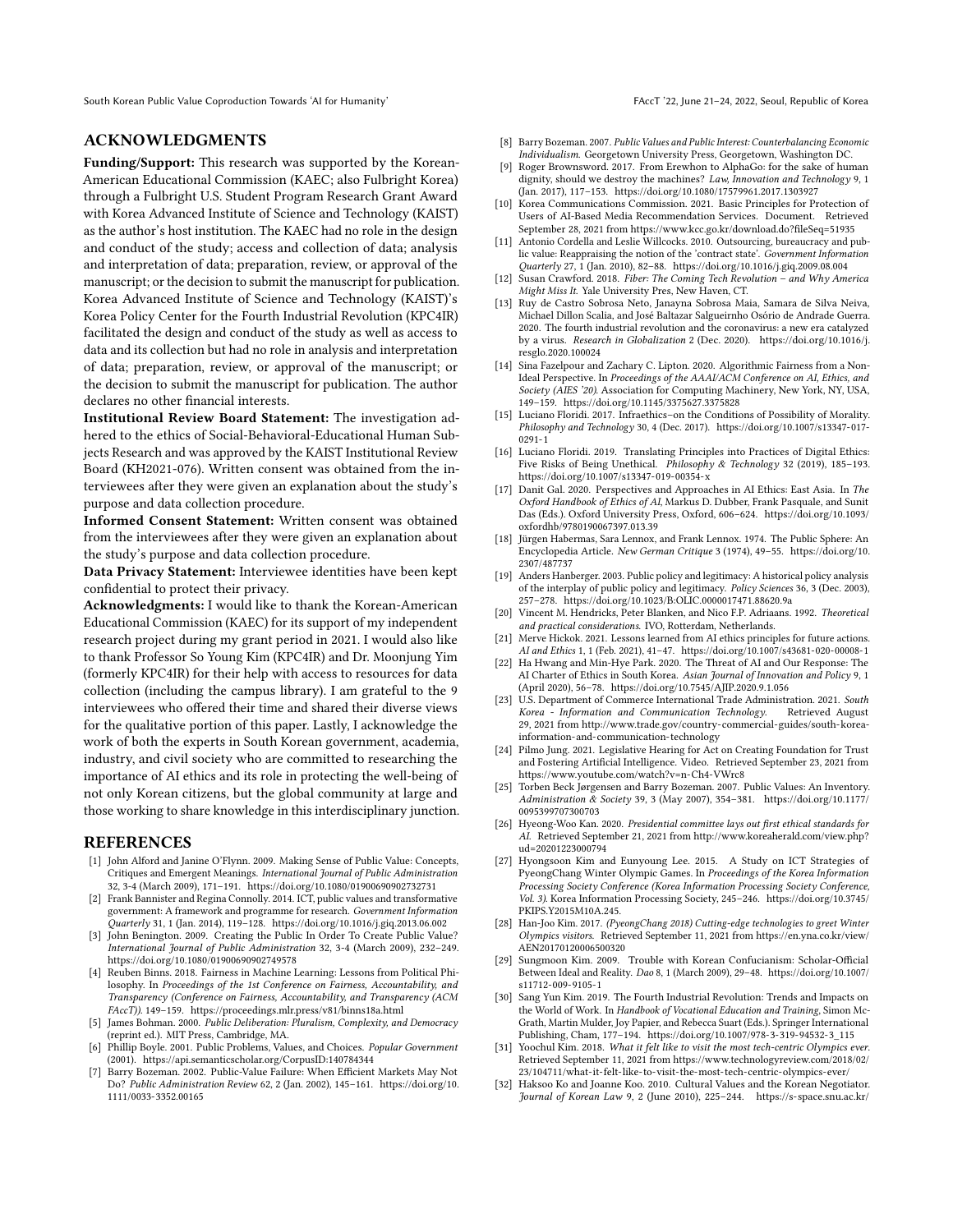FAccT '22, June 21–24, 2022, Seoul, Republic of Korea You Jeen Hampshare Server Assembly to the Server Assembly of the Hampshare Server Assembly to the Hampshare Server Assembly to the Hampshare Server Assembly to the Serv

[bitstream/10371/85169/1/03H\\_Ko\\_and\\_J\\_Koo.pdf](https://s-space.snu.ac.kr/bitstream/10371/85169/1/03H_Ko_and_J_Koo.pdf)

- <span id="page-9-12"></span>[33] Joshua A. Kroll, Joanna Huey, Solon Barocas, Edward W. Felten, Joel R. Reidenberg, David G. Robinson, and Harlan Yu. 2017. Accountable Algorithms. University of Pennsylvania Law Review 165 (2017). [https://papers.ssrn.com/sol3/papers.cfm?](https://papers.ssrn.com/sol3/papers.cfm?abstract_id=2765268) [abstract\\_id=2765268](https://papers.ssrn.com/sol3/papers.cfm?abstract_id=2765268)
- <span id="page-9-1"></span>[34] Ohbyung Kwon, Kyungwha Hwang, and Yun Seon Kim. 2019. Five Ethical Issues of the Fourth Industrial Revolution. Logos Management Review 17, 3 (Sept. 2019), 31–48.<https://doi.org/10.22724/LMR.2019.17.3.>
- <span id="page-9-29"></span>[35] Hyo Jin Lee. 2021. Controversial chatbot leaves lessons on AI use ethics. Retrieved October 19, 2021 from [https://www.koreatimes.co.kr/www/tech/2021/10/133\\_](https://www.koreatimes.co.kr/www/tech/2021/10/133_302390.html) [302390.html](https://www.koreatimes.co.kr/www/tech/2021/10/133_302390.html)
- <span id="page-9-0"></span>[36] Jongho Lee and Keun Lee. 2021. Is the fourth industrial revolution a continuation of the third industrial revolution or something new under the sun? Analyzing technological regimes using US patent data. Industrial and Corporate Change 30, 1 (June 2021).<https://doi.org/10.1093/icc/dtaa059>
- <span id="page-9-7"></span>[37] Sora Lee and Woojin Kang. 2021. Precision Regulation Approach: A COVID-19 Triggered Regulatory Drive in South Korea. Frontiers in Public Health 9 (Feb. 2021).<https://doi.org/10.3389/fpubh.2021.628073>
- <span id="page-9-9"></span>[38] Sora Lee and Ryan Wong. 2021. COVID-19 Responses of South Korea as Hybrids of Governance Modes. Frontiers in Public Health 9 (Sept. 2021). [https://doi.org/](https://doi.org/10.3389/fpubh.2021.654945) [10.3389/fpubh.2021.654945](https://doi.org/10.3389/fpubh.2021.654945)
- <span id="page-9-25"></span>[39] H.Y. Li, J.T. An, Y. Zhang, K.H.M. Mansur, and Y. Fu. 2021. Ethical Problems and Countermeasures of Artificial Intelligence Technology. E3S Web of Conferences 251 (2021).<https://doi.org/10.1051/e3sconf/202125101063>
- <span id="page-9-4"></span>[40] Arend Lijphart. 1971. Comparative Politics and the Comparative Method. The American Political Science Review 65, 3 (1971), 682–693. [https://doi.org/10.2307/](https://doi.org/10.2307/1955513) [1955513](https://doi.org/10.2307/1955513)<br>[41] Intralink Limited. 2018.
- <span id="page-9-33"></span>Intralink Limited. 2018. Internet of Things South Korea Market Intelligence Report. Report. Retrieved September 11, 2021 from Retrieved September 11, 2021 from [https://www.intralinkgroup.com/getmedia/d06c063d-738b-4a05-8cdb-](https://www.intralinkgroup.com/getmedia/d06c063d-738b-4a05-8cdb-1c7fe379fbb4/Korean-Internet-of-Things-Final-Report,-Technology,-Brochure)[1c7fe379fbb4/Korean-Internet-of-Things-Final-Report,-Technology,-Brochure](https://www.intralinkgroup.com/getmedia/d06c063d-738b-4a05-8cdb-1c7fe379fbb4/Korean-Internet-of-Things-Final-Report,-Technology,-Brochure)
- <span id="page-9-15"></span>[42] Simon Matti. 2009. Exploring public policy legitimacy: a study of belief-system correspondence in Swedish environmental policy. Ph. D. Dissertation. Luleå University
- <span id="page-9-30"></span>of Technology, Luleå, Sweden.<br>[43] Justin McCurry. 2021. South Korean AI chatbot pulled from Facebook after hate speech towards minorities. Retrieved September 22, 2021 from [https://www.theguardian.com/world/2021/jan/14/time-to-properly](https://www.theguardian.com/world/2021/jan/14/time-to-properly-socialise-hate-speech-ai-chatbot-pulled-from-facebook)[socialise-hate-speech-ai-chatbot-pulled-from-facebook](https://www.theguardian.com/world/2021/jan/14/time-to-properly-socialise-hate-speech-ai-chatbot-pulled-from-facebook)
- <span id="page-9-2"></span>[44] Katharina Miller and Karen Wendt. 2021. The Fourth Industrial Revolution and Its Impact on Ethics: Solving the Challenges of the Agenda 2030 (1st. ed.). Springer International Publishing, Cham.
- <span id="page-9-37"></span>[45] Erik Mobrand. 2019. Top-Down Democracy in South Korea. University of Washington Press, Seattle, WA.
- <span id="page-9-16"></span>[46] Mark H. Moore. 1995. Creating Public Value: Strategic Management in Government (revised ed.). Harvard University Press, Cambridge, MA.
- <span id="page-9-10"></span>[47] Jessica Morley, Anat Elhalal, Francesca Garcia, Libby Kinsey, Jakob Mökander, and Luciano Floridi. 2021. Ethics as a Service: A Pragmatic Operationalisation of AI Ethics. Minds and Machines 31, 2 (June 2021), 239–256. [https://doi.org/10.](https://doi.org/10.1007/s11023-021-09563-w) [1007/s11023-021-09563-w](https://doi.org/10.1007/s11023-021-09563-w)
- [48] Jessica Morley, Luciano Floridi, Libby Kinsey, and Anat Elhalal. 2020. From What to How: An Initial Review of Publicly Available AI Ethics Tools, Methods and Research to Translate Principles into Practices. Sci Eng Ethics 26 (2020), 2141–2168.<https://doi.org/10.1007/s11948-019-00165-5>
- <span id="page-9-13"></span>[49] Jessica Morley, Libby Kinsey, Anat Elhalal, Francesca Garcia, Marta Ziosi, and Luciano Floridi. 2021. Operationalising AI ethics: barriers, enablers and next steps. AI & Soc 26 (2021).<https://doi.org/10.1007/s00146-021-01308-8>
- <span id="page-9-24"></span>[50] Wiebe Nauta, Jaekwang Han, and Taekyoon Kim. 2021. Inspiring Democratic Progress in Development Assistance: South Korea's Aid Policy Reforms via Civic Engagement. Forum for Development Studies 48, 2 (May 2021), 309–330. <https://doi.org/10.1080/08039410.2021.1907784>
- <span id="page-9-34"></span>[51] OECD. 2017. PRESIDENTIAL COMMITTEE ON THE FOURTH INDUSTRIAL REV-OLUTION | STIP Compass. Retrieved September 11, 2021 from [https://stip.oecd.](https://stip.oecd.org/stip/policy-initiatives/2019%2Fdata%2FpolicyInitiatives%2F16688) [org/stip/policy-initiatives/2019%2Fdata%2FpolicyInitiatives%2F16688](https://stip.oecd.org/stip/policy-initiatives/2019%2Fdata%2FpolicyInitiatives%2F16688)
- <span id="page-9-32"></span>[52] OECD. 2019. The OECD AI Principles. Retrieved September 11, 2021 from <https://www.oecd.org/digital/artificial-intelligence/ai-principles/>
- <span id="page-9-31"></span>[53] OECD. 2019. Scoping the OECD AI principles: Deliberations of the Expert Group on Artificial Intelligence at the OECD (AIGO). OECD Digital Economy Papers 291 (Nov. 2019).<https://doi.org/10.1787/d62f618a-en>
- <span id="page-9-35"></span>[54] Ministry of Foreign Affairs of the Republic of Korea. 2018. Korea PyeongChang Night" held during World Economic Forum Annual Meeting Mesmerizes People around World. Retrieved September 11, 2021 from [https://www.mofa.go.kr/eng/](https://www.mofa.go.kr/eng/brd/m_5676/view.do?seq=319661) [brd/m\\_5676/view.do?seq=319661](https://www.mofa.go.kr/eng/brd/m_5676/view.do?seq=319661)
- <span id="page-9-21"></span>[55] National Museum of Korea. 2021. Samganghaengsildo, An Illustrated Guide to the Three Bonds. Retrieved November 30, 2021 from [https://www.museum.go.kr/](https://www.museum.go.kr/site/eng/relic/represent/view?relicId=2831) [site/eng/relic/represent/view?relicId=2831](https://www.museum.go.kr/site/eng/relic/represent/view?relicId=2831)
- <span id="page-9-43"></span>[56] Personal Information Protection Commission of Korea. 2021. AI Personal Information Protection Self-Checklist (for Developer and User Use). Document.
- <span id="page-9-38"></span>[57] Ministry of Science & ICT of Korea. 2020. Human-Centered AI Ethics Guidelines. Document. Retrieved March 23, 2021 from [https://www.4th-ir.go.kr/article/](https://www.4th-ir.go.kr/article/detail/1197?boardName=internalData&category=agenda) [detail/1197?boardName=internalData&category=agenda](https://www.4th-ir.go.kr/article/detail/1197?boardName=internalData&category=agenda)
- <span id="page-9-39"></span>[58] Ministry of Science & ICT of Korea. 2020. MSIT releases human-centered 'National Guidelines for AI Ethics' draft. Report.
- <span id="page-9-44"></span>[59] Ministry of Science & ICT of Korea. 2021. Plan for Implementation of Human-Centered, Trustworthy AI. Report. Retrieved September 27, 2021 from [https://www.msit.go.kr/bbs/view.do?sCode=user&mId=113&mPid=112&](https://www.msit.go.kr/bbs/view.do?sCode=user&mId=113&mPid=112&pageIndex=&bbsSeqNo=94&nttSeqNo=3180239&searchOpt=ALL&searchTxt=) [pageIndex=&bbsSeqNo=94&nttSeqNo=3180239&searchOpt=ALL&searchTxt=](https://www.msit.go.kr/bbs/view.do?sCode=user&mId=113&mPid=112&pageIndex=&bbsSeqNo=94&nttSeqNo=3180239&searchOpt=ALL&searchTxt=)
- <span id="page-9-41"></span>[60] Ministry of Science & ICT of Korea. 2021. Policy Seminar for Implementation of Human-Centered AI. Report. Retrieved September 27, 2021 from [https:](https://policy.nl.go.kr/search/searchDetail.do?rec_key=SH2_PLC20210264305&kwd=) [//policy.nl.go.kr/search/searchDetail.do?rec\\_key=SH2\\_PLC20210264305&kwd=](https://policy.nl.go.kr/search/searchDetail.do?rec_key=SH2_PLC20210264305&kwd=)
- <span id="page-9-42"></span>[61] Ministry of Science & ICT of Korea. 2021. Policy Seminar for Implementation of Human-Centered AI. Video. Retrieved September 27, 2021 from [https:](https://www.youtube.com/watch?v=8c-vc4duXLo&t=565s) [//www.youtube.com/watch?v=8c-vc4duXLo&t=565s](https://www.youtube.com/watch?v=8c-vc4duXLo&t=565s)
- <span id="page-9-5"></span>[62] Ministry of Science & ICT of Korea and Korea Information Society Development Institute (KISDI). 2020. National Guidelines for Artificial Intelligence (AI) Ethics. Document.
- <span id="page-9-40"></span>[63] Ministry of Science & ICT of Korea and Korea's Presidential Committee on the Fourth Industrial Revolution. 2020. 'National Guidelines for AI Ethics' Draft Public Hearing. Video. Retrieved September 22, 2021 from [https://www.youtube.](https://www.youtube.com/watch?v=TuiJlKzYkkM) [com/watch?v=TuiJlKzYkkM](https://www.youtube.com/watch?v=TuiJlKzYkkM)
- <span id="page-9-6"></span>[64] The Government of the Republic of Korea. 2019. Toward AI World Leader beyond AI: National Strategy for Artificial Intelligence. Report. Retrieved September 12, 2021 from [https://english.msit.go.kr/eng/bbs/view.do?sCode=eng&mId=10&](https://english.msit.go.kr/eng/bbs/view.do?sCode=eng&mId=10&mPid=9&bbsSeqNo=46&nttSeqNo=9) [mPid=9&bbsSeqNo=46&nttSeqNo=9](https://english.msit.go.kr/eng/bbs/view.do?sCode=eng&mId=10&mPid=9&bbsSeqNo=46&nttSeqNo=9) Government Report No. 11-1721000-000393- 01.
- <span id="page-9-36"></span>[65] Seong-Mok Oh. 2018. KT showcases 5G innovation at the Olympics in PyeongChang. Retrieved September 11, 2021 from [https://news.itu.int/kt](https://news.itu.int/kt-showcase-5g-olympics/)[showcase-5g-olympics/](https://news.itu.int/kt-showcase-5g-olympics/)
- <span id="page-9-19"></span>[66] Chisung Park and Jooha Lee. 2020. Stakeholder framing, communicative interaction, and policy legitimacy: anti-smoking policy in South Korea. Policy Sciences 53, 4 (Dec. 2020), 637–665.<https://doi.org/10.1007/s11077-020-09394-z>
- <span id="page-9-14"></span>[67] Chisung Park, Jooha Lee, and Changho Chung. 2015. Is "legitimized" policy always successful? Policy legitimacy and cultural policy in Korea. Policy Sciences 48, 3 (Sept. 2015), 319–338.<https://doi.org/10.1007/s11077-015-9220-2>
- <span id="page-9-8"></span>[68] Kyung Ryul Park, Sundeep Sahay, Jørn Braa, and Pamod Amarakoon. 2021. Digital Resilience for What? Case Study of South Korea. In Proceedings of the 1st Virtual Conference on Implications of Information and Digital Technologies for Development (1st Virtual Conference on Implications of Information and Digital Technologies for Development). Working Group 9.4 of the International Federation of Information Processing (IFIP), 139–152. [https://arxiv.org/ftp/arxiv/papers/2108/2108.09950.](https://arxiv.org/ftp/arxiv/papers/2108/2108.09950.pdf) [pdf](https://arxiv.org/ftp/arxiv/papers/2108/2108.09950.pdf)
- <span id="page-9-26"></span>[69] Huw Roberts, Josh Cowls, Jessica Morley, Mariarosaria Taddeo, Vincent Wang, and Luciano Floridi. 2021. The Chinese approach to artificial intelligence: an analysis of policy, ethics, and regulation. AI & Soc 36 (March 2021), 59–77. <https://doi.org/10.1007/s00146-020-00992-2>
- <span id="page-9-27"></span>[70] Francesca Rossi and Nicholas Mattei. 2019. Building Ethically Bounded AI. In Proceedings of the AAAI Conference on Artificial Intelligence, Vol. 33. AAAI, 9785– 9789.<https://doi.org/10.1609/aaai.v33i01.33019785>
- <span id="page-9-23"></span>[71] Gilbert Rozman. 2002. Can Confucianism Survive in an Age of Universalism and Globalization? Pacific Affairs 75, 1 (2002), 11–37.<https://doi.org/10.2307/4127239><br>Oscar Schwartz. 2019. In 2016, Microsoft's Racist Chatbot Revealed
- <span id="page-9-28"></span>[72] Oscar Schwartz. 2019. In 2016, Microsoft's Racist Chatbot Revealed the Dangers of Online Conversation. Retrieved September 22, 2021 from [https://spectrum.ieee.org/in-2016-microsofts-racist-chatbot-revealed-the](https://spectrum.ieee.org/in-2016-microsofts-racist-chatbot-revealed-the-dangers-of-online-conversation)[dangers-of-online-conversation](https://spectrum.ieee.org/in-2016-microsofts-racist-chatbot-revealed-the-dangers-of-online-conversation)
- <span id="page-9-17"></span>[73] Gerry Stoker. 2006. Public Value Management: A New Narrative for Networked Governance? The American Review of Public Administration 36, 1 (March 2006), 41–57.<https://doi.org/10.1177/0275074005282583>
- <span id="page-9-18"></span>[74] Deborah Stone. 2002. Policy Paradox: The Art of Political Decision Making (3rd. ed.). Norton & Company, New York, NY.
- <span id="page-9-3"></span>[75] Tae Kyung Sung. 2018. Industry 4.0: A Korea perspective. Technological Forecasting and Social Change 132 (July 2018), 40–45. [https://doi.org/10.1016/j.techfore.](https://doi.org/10.1016/j.techfore.2017.11.005) [2017.11.005](https://doi.org/10.1016/j.techfore.2017.11.005)
- <span id="page-9-45"></span>[76] Hamed Taherdoost. 2016. Sampling Methods in Research Methodology; How to Choose a Sampling Technique for Research. SSRN Electronic Journal (2016). <https://doi.org/10.2139/ssrn.3205035>
- <span id="page-9-20"></span>[77] Jacob Torfing, B. Guy Peters, Jon Pierre, and Eva Sørensen. 2012. Interactive Governance: Advancing the Paradigm (3rd. ed.). Oxford University Press, Oxford.
- <span id="page-9-22"></span>[78] Weiming Tu. 1993. Probing the 'Three Bonds' and 'Five Relationships'. In Confucianism and the Family: A Study of Indo-Tibetan Scholasticism, Walter H. Slote and George A. De Vos (Eds.). SUNY Press, Albany, NY.
- <span id="page-9-11"></span>[79] Jess Whittlestone, Rune Nyrup, Anna Alexandrova, and Stpehen Cave. 2019. The Role and Limits of Principles in AI Ethics: Towards a Focus on Tensions. In Proceedings of the 2019 AAAI/ACM Conference on AI, Ethics, and Society (AIES '19). Association for Computing Machinery, New York, NY, USA, 195–200. [https:](https://doi.org/10.1145/3306618.3314289) [//doi.org/10.1145/3306618.3314289](https://doi.org/10.1145/3306618.3314289)